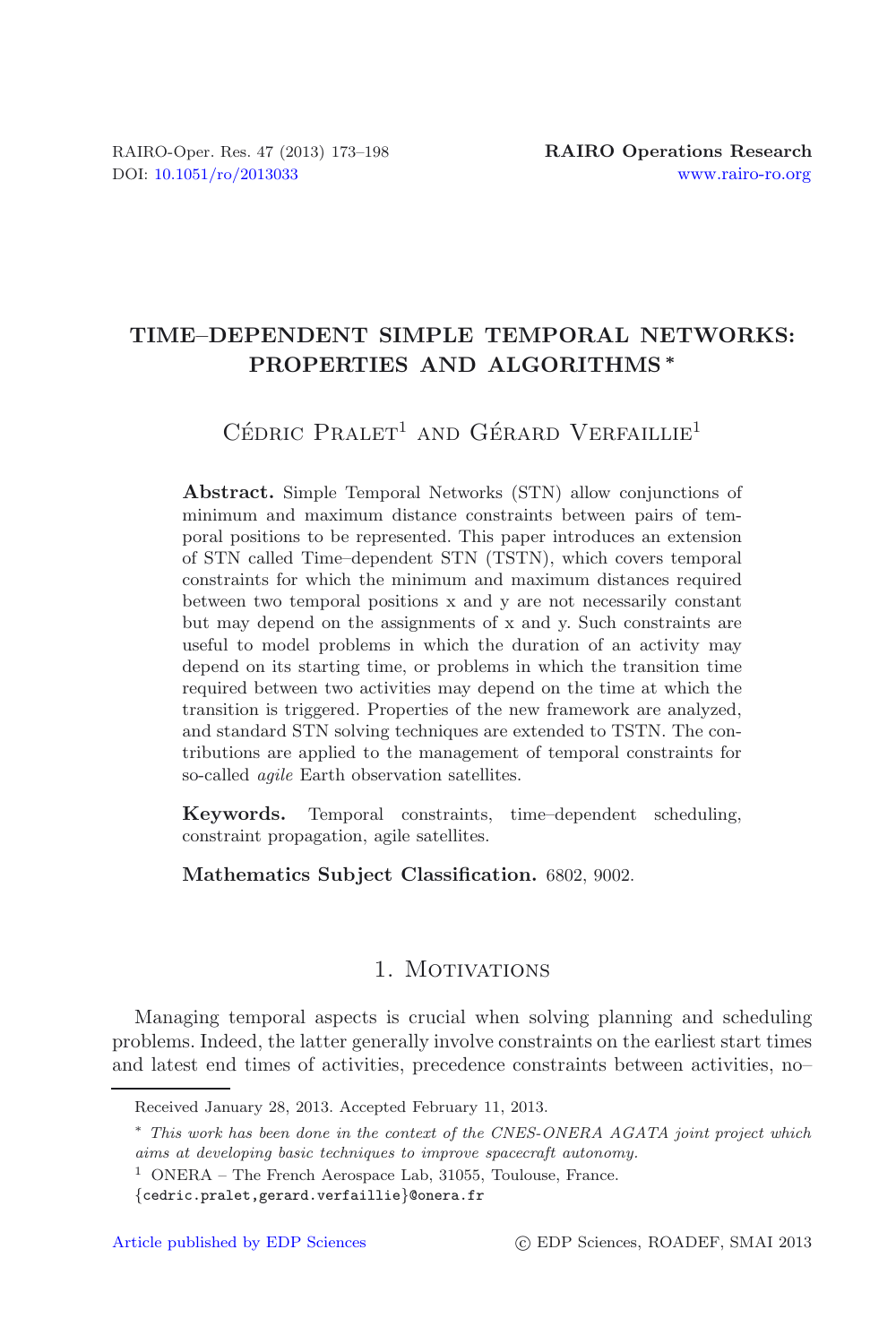overlapping constraints over sets of activities, or constraints over the minimum and maximum temporal distance between activities. In many cases, these constraints can be expressed as *simple* temporal constraints, written as  $x - y \in [\alpha, \beta]$  with x, y two variables corresponding to temporal positions and  $\alpha$ ,  $\beta$  two constants. Such simple temporal constraints can be represented using the STN framework (Simple Temporal Networks [\[9\]](#page-24-0)). This framework is appealing in practice due to the polynomial complexity of important operations such as determining the consistency of an STN or computing the earliest/latest times associated with each temporal variable of an STN, which is useful to maintain a schedule offering temporal flexibility. Another feature of STN is that they are often used as a basic element when solving more complex temporal problems such as DTN (Disjunctive Temporal Networks [\[26\]](#page-25-0)).

In this paper, we propose an extension of the STN framework and of STN algorithms. This extension has been motivated by an application from the space domain. The latter corresponds to the management of Earth observation satellites such as those of the *Pleiades* system whose first satellite was launched in December 2011 (see http://smsc.cnes.fr/PLEIADES/). Such satellites are moving around the Earth on a circular, quasi-polar, low-altitude orbit (several hundreds of kilometers). They are equipped with an optical observation instrument which is body-mounted on the satellite. They are said to be *agile*, because they have the capacity, while moving on their orbit, to move very quickly around their gravity center along the three axes (roll, pitch, and yaw), thanks to gyroscopic actuators and to their attitude control system. This agility allows them to acquire *via* scanning any strip at the Earth surface, in any direction, on the right, on the left, in front of, or behind of the so-called *nadir*, that is the Earth point which is at any time at the vertical of the satellite. Acquiring a given strip requires at any time a particular configuration of the satellite, called an *attitude*, defined by a pointing direction and by a speed of the pointing movement on each of the three axes. Moreover, agility allows satellites to move quickly from the end of the acquisition of a strip to the beginning of the acquisition of the following one.

In the agile satellite context, contrary to the simplified version of the 2003 ROADEF Challenge [\[6](#page-24-1)], the minimum transition time required by an attitude movement between the end of an acquisition  $i$  and the start of an acquisition  $j$ is not constant and depends on the precise time at which acquisition  $i$  ends [\[17\]](#page-24-2). This is schematically illustrated by the 2–dimension view of Figure [1.](#page-2-0)

In fact, transition times may vary of about ten seconds on the examples provided in Figure [2.](#page-2-1) For Figure [2b](#page-2-1), there is no point after  $t = 150$  because no transition from  $i$  to  $j$  is possible after that time. Figure [2](#page-2-1) also shows how diverse minimum transition times evolution schemes can be. Minimum transition times are computed by solving a continuous command optimization problem which takes into account the movement of the satellite on its orbit, the movement of points on the ground due to the rotation of Earth, and kinematic constraints restricting the possible attitude movements of the satellite (pointing direction, speed and acceleration of the pointing movement).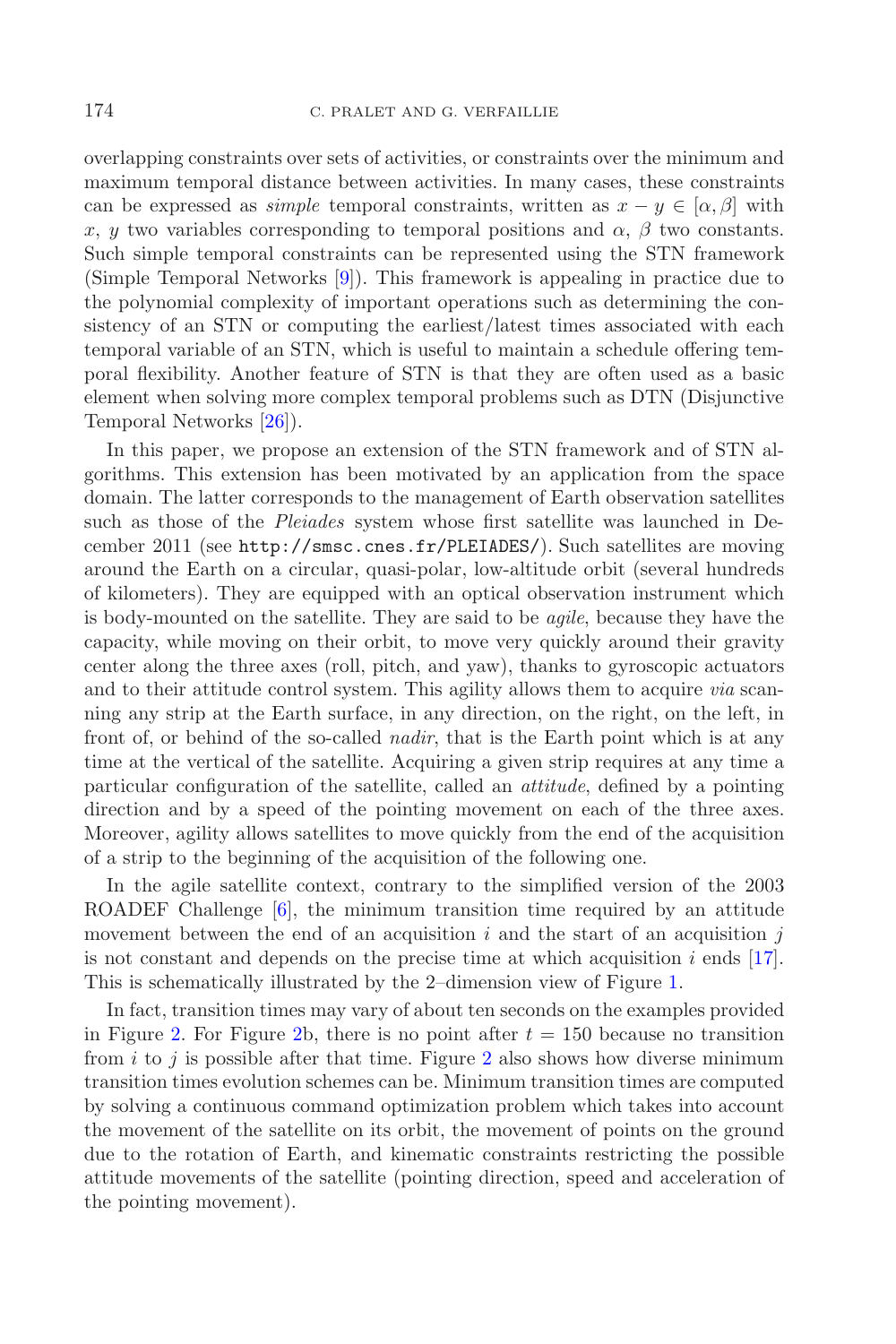<span id="page-2-0"></span>

FIGURE 1. How the attitude movement to be performed and thus the minimum transition time between acquisitions may depend on the time at which the first acquisition ends.



<span id="page-2-1"></span>Figure 2. Minimum transition time, in seconds, from the acquisition of a strip  $i$  ending at point of latitude-longitude  $41^{\circ}$ 17'48"N-2°5'12"E to the acquisition of a strip j starting at point of latitude-longitude  $42^{\circ}31'12''N-2^{\circ}6'15''E$ , for different scanning angles with regard to the trace of the satellite on the ground: (a) scan of i at  $40°$  and scan of j at  $20°$ ; (b) scan of i at  $40°$  and scan of j at  $-80°$ ; (c) scan of i at  $90°$  and scan of j at  $82°$ .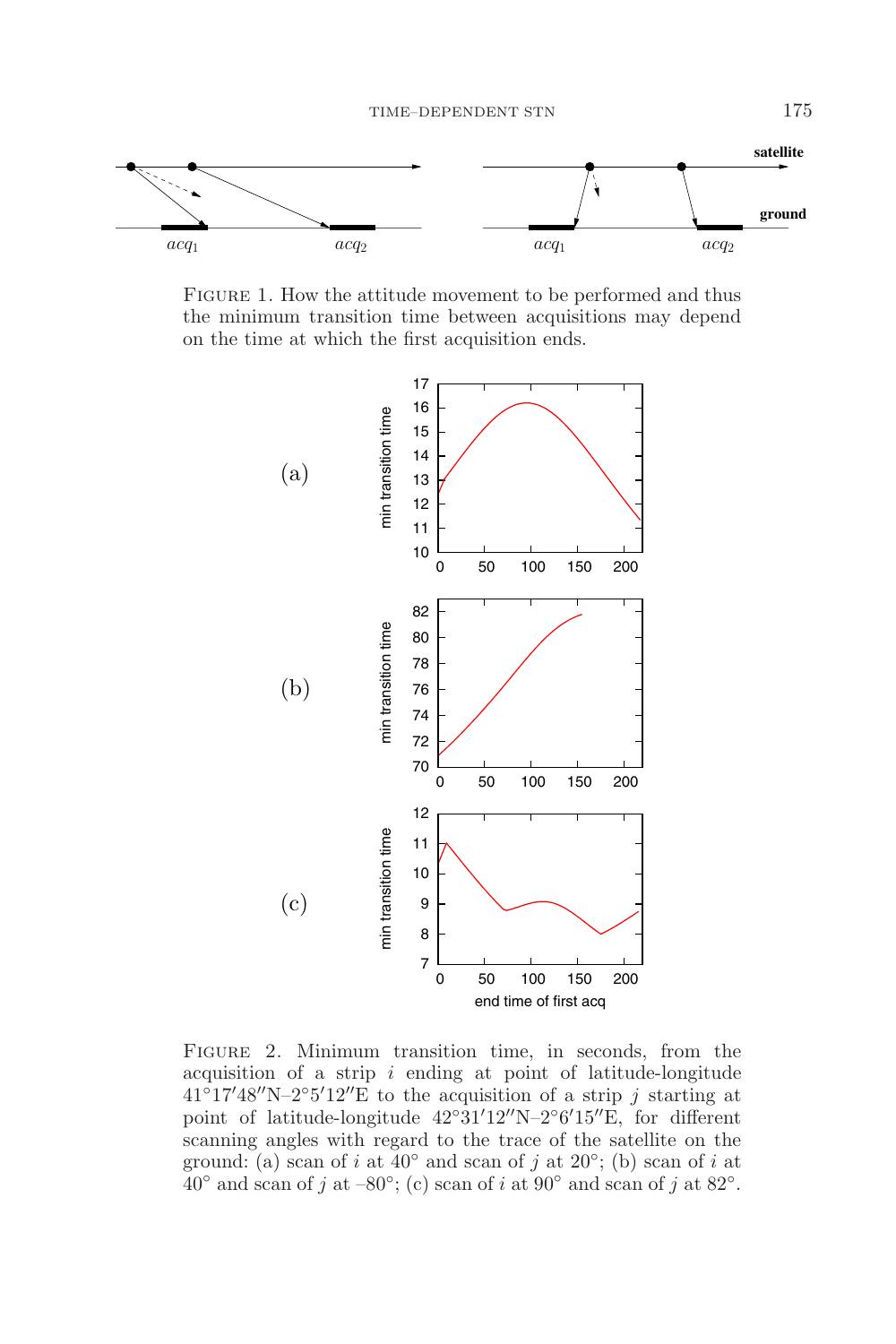Logistics problems, where the estimated time to go from one location to another one depends on the traffic congestion and thus on the starting time, is another example of application in which the transition time may depend on the time at which the transition is triggered.

Similar aspects are taken into account by works on so-called *time–dependent scheduling* [\[7](#page-24-3),[12](#page-24-4)], where activity durations may depend on activity starting times. However, the particular forms (piecewise constant or piecewise linear) of activity durations as functions of activity starting times, that are considered in these works, do not apply to the agile satellite context.

This motivates the need for a new modeling framework able to handle problems in which the minimum transition time between two activities may depend on the precise time at which the transition is triggered. The framework proposed, called Time–dependent STN (TSTN), is first introduced (Sect. [2\)](#page-3-0). Techniques are then defined for computing the earliest and latest times associated with each temporal variable (Sect. [3](#page-6-0) to [5\)](#page-13-0). These techniques are used for scheduling activities of an agile satellite, in the context of a local search algorithm (Sect. [6\)](#page-20-0). Proofs can be skipped without loss of continuity. Parts of the work described in this paper were published in [\[22,](#page-24-5) [23\]](#page-24-6).

# 2. Towards time–dependent STN

#### <span id="page-3-0"></span>2.1. Simple temporal networks (STN)

We first recall some definitions associated with STN. In the following, given a variable x,  $\mathbf{D}(x)$  denotes its initial domain of values and  $\mathbf{d}(x) \subseteq \mathbf{D}(x)$  denotes its current domain of values.

**Definition 2.1.** An STN is a pair  $(V, C)$  with V a finite set of continuous variables whose initial domain is a closed interval  $I \subseteq \mathbb{R}$ , and C a finite set of binary constraints of the form  $x - y \in [\alpha, \beta]$  with  $x, y \in V$ ,  $\alpha \in \mathbb{R} \cup \{-\infty\}$ , and  $\beta \in$ R ∪ {+∞}[2](#page-3-1). Such constraints are called *simple temporal constraints*. A solution to an STN  $(V, C)$  is an assignment of all variables in V satisfying all constraints in C. An STN is consistent iff it has at least one solution.

<span id="page-3-1"></span>Unary constraints  $x \in [\alpha, \beta]$ , including those defining the initial domains of possible values of variables, can be formulated as simple temporal constraints  $x - x_0 \in [\alpha, \beta]$ , with  $x_0$  a special variable of domain [0,0] playing the role of a temporal reference. Moreover, as  $x-y \in [\alpha, \beta]$  is equivalent to  $(x-y \leq \beta) \wedge (y-x \leq \beta)$  $-\alpha$ ), it is possible to use only constraints of the form  $y-x \leq c$  with c some constant.

An important element associated with an STN is its *distance graph*. This graph contains one node per variable of the STN and, for each constraint  $y - x \leq c$  of the STN, one arc from  $x$  to  $y$  weighted by  $c$ . Based on this distance graph, the

 $2x-y \in [\alpha, \beta]$  generalizes the following situations: (a)  $x-y \leq \beta$  (case  $\alpha = -\infty$ ); (b)  $x-y \geq \alpha$ (case  $\beta = +\infty$ ); (c)  $\alpha \leq x - y \leq \beta$  (case  $\alpha, \beta \in \mathbb{R}$  and  $\alpha < \beta$ ); (d)  $x - y = \gamma$  (case  $\gamma = \alpha = \beta$ ).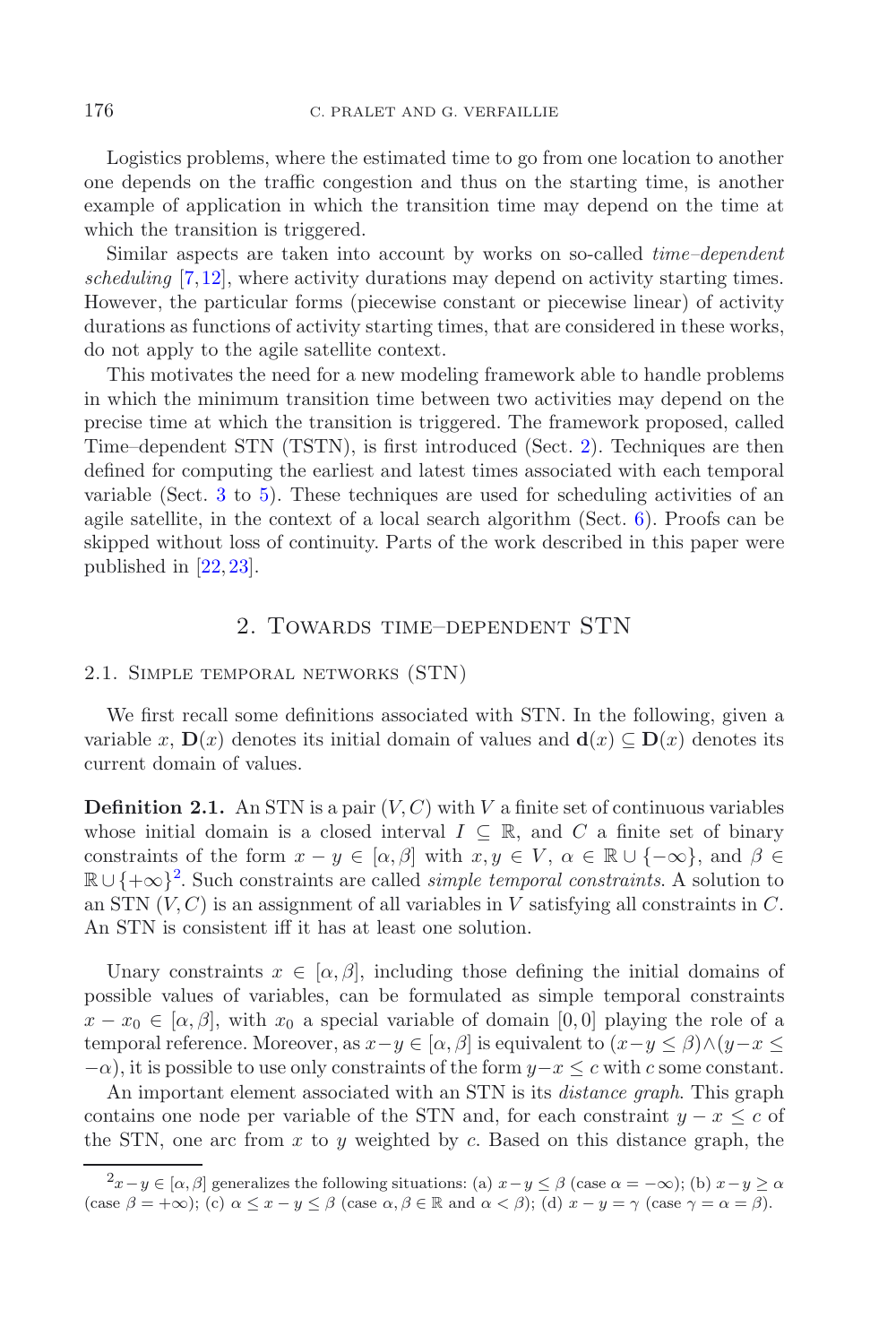following results can be established [\[9](#page-24-0)] (some of these results are similar to earlier work on PERT and critical path analysis):

- 1. an STN is consistent iff its distance graph has no cycle of negative length;
- 2. if  $d_{0i}$  (resp.  $d_{i0}$ ) denotes the length of the shortest path in the distance graph from the reference node labeled by  $x_0$  to a node labeled by variable  $x_i$  (resp. from  $x_i$  to  $x_0$ ), then interval  $[-d_{i0}, d_{0i}]$  gives the set of consistent assignments of  $x_i$ ; the shortest paths can be computed for every i using Bellman-Ford's algorithm  $[1, 11]$  $[1, 11]$  $[1, 11]$  or arc–consistency filtering  $[4, 5, 13, 25]$  $[4, 5, 13, 25]$  $[4, 5, 13, 25]$  $[4, 5, 13, 25]$  $[4, 5, 13, 25]$  $[4, 5, 13, 25]$  $[4, 5, 13, 25]$ ;
- 3. if  $d_{ij}$  (resp.  $d_{ji}$ ) denotes the length of the shortest path from  $x_i$  to  $x_j$  (resp.  $x_j$  to  $x_i$ ) in the distance graph, then interval  $[-d_{ji}, d_{ij}]$  corresponds to the set of all possible temporal distances between  $x_i$  and  $x_j$ ; shortest paths can be computed for every i, j using Floyd-Warshall's algorithm  $[10, 28]$  $[10, 28]$  $[10, 28]$  or pathconsistency filtering [\[9](#page-24-0), [20](#page-24-13), [21](#page-24-14), [29\]](#page-25-3), which produces the *minimal network* of the STN [\[18\]](#page-24-15).

**Example 2.2.** Let us consider a simplified satellite scheduling problem. This problem involves 3 acquisitions  $acq_1$ ,  $acq_2$ ,  $acq_3$  to be realized in order  $acq_3 \rightarrow$  $acq_1 \rightarrow acq_2$ . For every  $i \in [1..3]$ ,  $Tmin_i$  and  $Tmax_i$  denote the earliest start time and latest end time of  $acq_i$ , and  $Da_i$  denotes the duration of  $acq_i$ . The minimum durations of the transitions between the end of  $acq_3$  and the start of  $acq_1$ , and between the end of  $acq_1$  and the start of  $acq_2$ , are denoted  $Dt_{3,1}$  and  $Dt_{1,2}$  respectively. These durations are considered as constant in this first simplified version. We also consider two temporal windows  $w_1 = [Ts_1,Te_1], w_2 = [Ts_2,Te_2]$  during which data download to ground stations is possible. The satellite must download  $acq_2$  followed by  $acq_3$  in window  $w_1$ , before downloading  $acq_1$  in window  $w_2$ . For every  $i \in [1..3]$ ,  $Dd_i$  denotes the duration taken by the download of  $acq_i$ .

This problem can be modeled as an STN containing, for every acquisition acq*<sup>i</sup>*  $(i \in [1..3])$ , (a) two variables sa<sub>i</sub> and ea<sub>i</sub> denoting respectively the start time and end time of the acquisition, with domains of values  $D(sa_i) = D(ea_i)$  $|Tmin_i, Tmax_i|$ ; (b) two variables  $sd_i$  and  $ed_i$ , denoting respectively the start time and end time of the download of the acquisition, with domains of values  $[Ts_1,Te_1]$  for  $i = 2, 3$  and  $[Ts_2,Te_2]$  for  $i = 1$ .

Simple temporal constraints in Equation [1](#page-4-0) to [4](#page-4-0) are imposed over these variables. Equation [1](#page-4-0) defines the duration of acquisitions and data downloads. Equation [2](#page-4-0) imposes minimum transition times between acquisitions. Equation [3](#page-4-0) enforces no– overlap between downloads. Equation [4](#page-4-0) expresses that an acquisition can start being downloaded only after its realization. Figure [3](#page-5-0) gives the distance graph of the obtained STN.

<span id="page-4-0"></span>
$$
\forall i \in [1..3], (ea_i - sa_i = Da_i) \land (ed_i - sd_i = Dd_i)
$$
\n(1)

$$
(sa_1 - ea_3 \ge Dt_{3,1}) \wedge (sa_2 - ea_1 \ge Dt_{1,2})
$$
\n(2)

$$
(sd_3 - ed_2 \ge 0) \land (sd_1 - ed_3 \ge 0)
$$
\n(3)

$$
\forall i \in [1..3], \, sd_i - ea_i \ge 0 \tag{4}
$$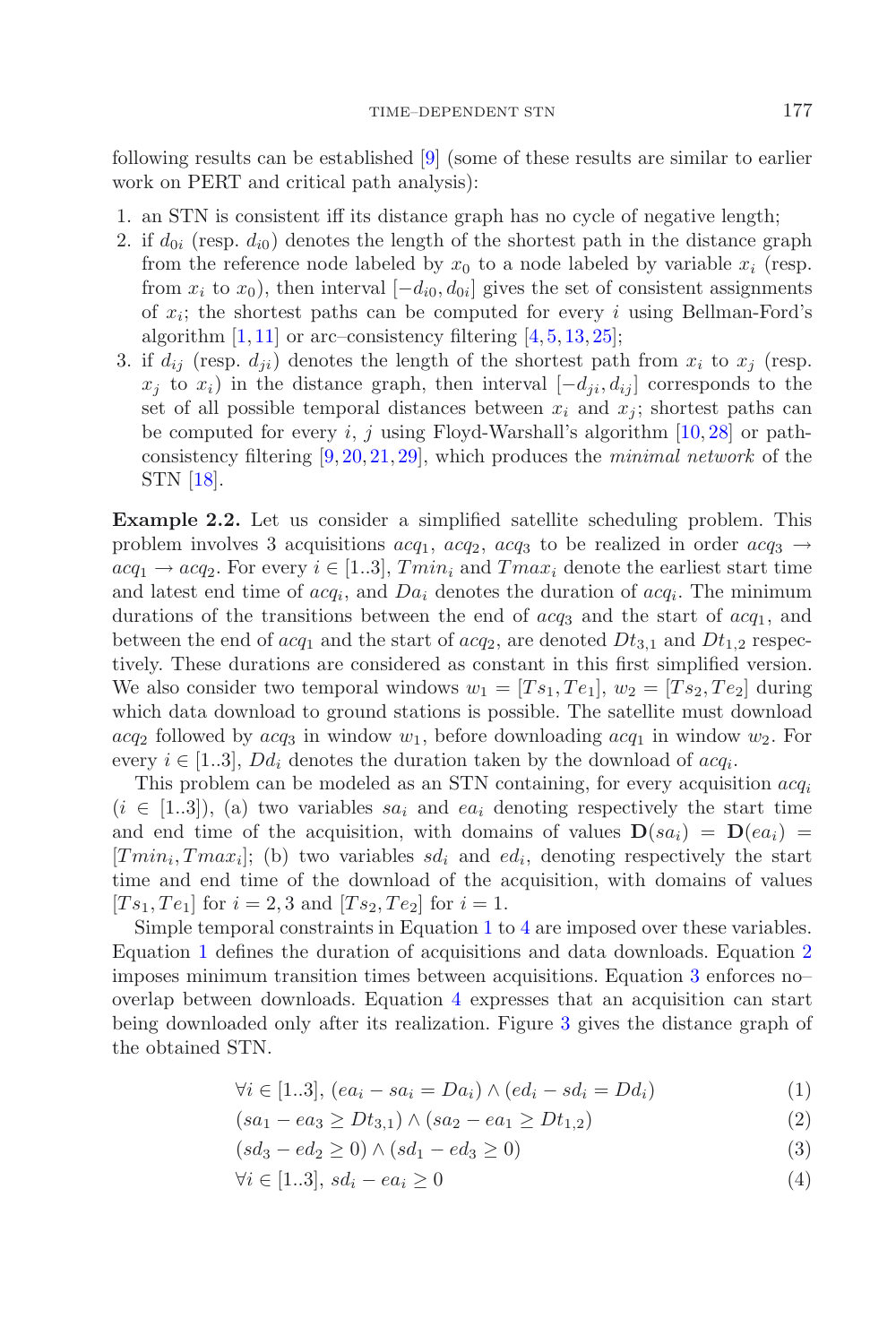<span id="page-5-0"></span>

FIGURE 3. Distance graph (reference temporal position  $x_0$  is not represented).

### 2.2. T–simple temporal constraints and TSTN

We now introduce a new class of temporal constraints which can be used to model transitions whose minimum duration depends on the precise time at which the transition is triggered. These constraints are called *t–simple temporal constraints* for "time–dependent"-simple temporal constraints.

**Definition 2.3.** A *t–simple temporal constraint* is a triple  $(x, y, dmin)$  composed of two temporal variables x and y, and of one function  $dmin : D(x) \times D(y) \rightarrow$ R called *minimum distance function* (function not necessarily continuous). A  $t$ simple temporal constraint  $(x, y, dmin)$  is also written as  $y - x \geq dmin(x, y)$ . The constraint is satisfied by  $(a, b) \in D(x) \times D(y)$  iff  $b - a \geq dmin(a, b)$ .

Informally,  $dmin(x, y)$  specifies a minimum temporal distance between the events associated with temporal variables  $x$  and  $y$  respectively. Note that any binary continuous constraint  $f(x, y) \leq 0$  over continuous variables x and y can be expressed as a t–simple temporal constraint by taking  $dmin(x, y) = y - x + f(x, y)$ . Conversely, any t–simple temporal constraint  $y - x \geq dmin(x, y)$  can be put in the form  $f(x, y) \leq 0$  by taking  $f(x, y) = x + \dim(x, y) - y$ . This paper considers the  $y-x \geq \text{dmin}(x, y)$ " version instead of the " $f(x, y) \leq 0$ " one in order to make the parallel with STN and Time–dependent scheduling more explicit. But all results given in the paper can be applied to  $f(x, y) \leq 0$  constraints as well. Function f defined by  $f(x, y) = x + \dim(x, y) - y$  will also be particularly important in the following (see the notion of *delay-function* introduced in Def. [3.1\)](#page-6-1).

To illustrate why having a minimum distance function *dmin* depending on both x and y is useful, let us consider the example of agile satellites. Let x be a variable representing the end time of an acquisition  $acq$ . Let  $Att(x)$  denote the attitude obtained when finishing  $acq$  at time x. Let y be a variable representing the start time of an acquisition  $acq'$ , to be performed just after  $acq$ . Let  $Att'(y)$  denote the attitude required for starting  $acq'$  at time y. Let  $minAttTransTime$  be the function (available in our agile satellite library) such that *minAttTransTime*(*att*, *att* ) gives the minimum transition time required by a satellite maneuver to move from attitude *att* to attitude *att'*. Then, *t*-simple temporal constraint  $y - x \geq \text{dmin}(x, y)$ with  $dmin(x, y) = minAttTransTime(Att(x), Att'(y))$  expresses that the duration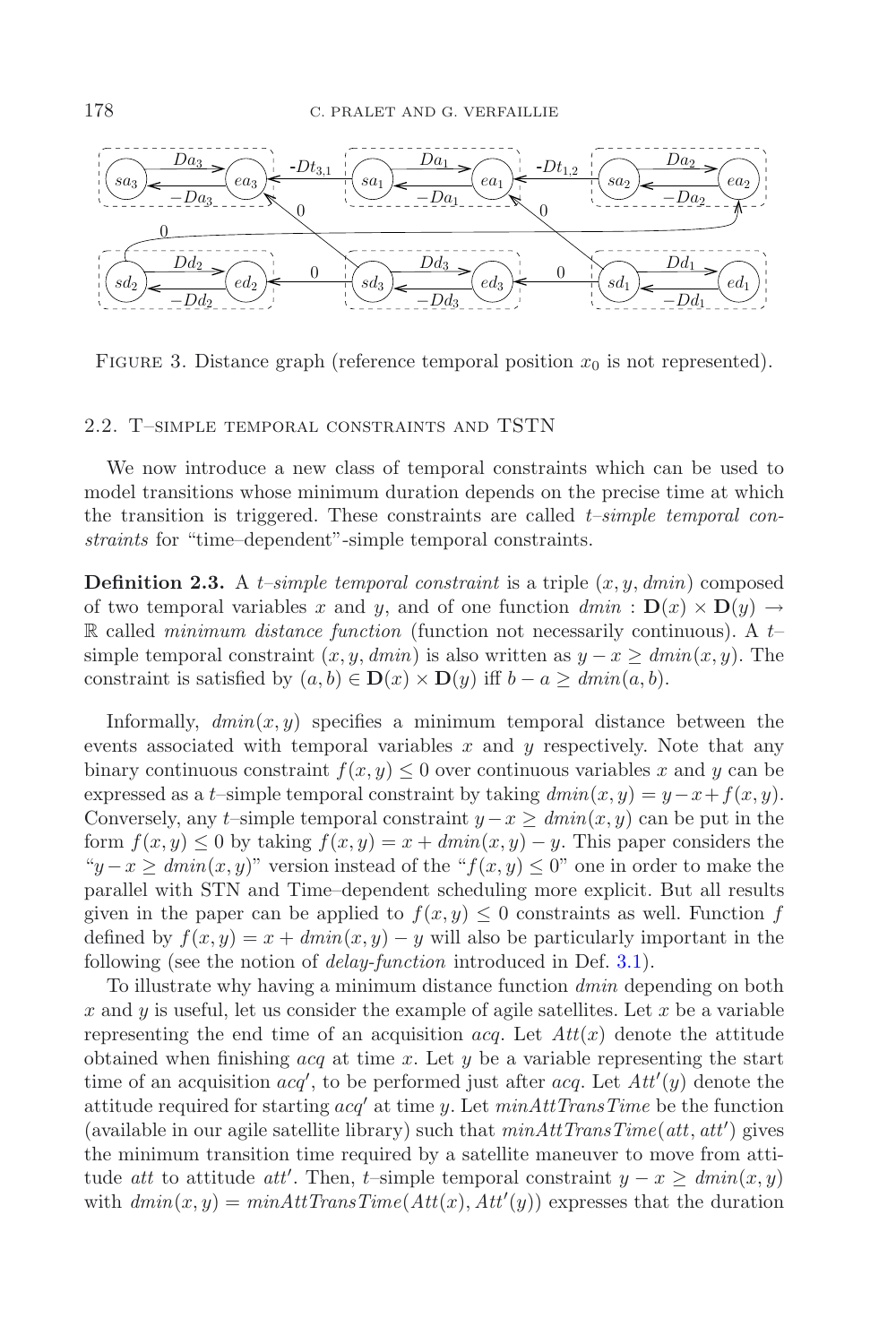between the end of  $acq$  and the start of  $acq'$  must be greater than the minimum duration required to move from attitude  $Att(x)$  to attitude  $Att'(y)$ .

In some cases, function  $dmin(x, y)$  does not depend on y. This concerns  $time$ *dependent scheduling* [\[7,](#page-24-3) [12\]](#page-24-4), for which the duration of an activity only depends on its start time (t–simple temporal constraint  $y - x > dimin(x)$  with  $dmin(x)$ the activity duration when starting it at time  $x$ ). T–simple temporal constraints also cover simple temporal constraints  $y - x \geq c$ , by using a constant minimum distance function  $dmin = c$ . They also cover constraints of maximum temporal distance between two temporal variables  $y - x \leq dmax(x, y)$ , since the latter can be rewritten as  $x - y \geq dmin(y, x)$  with  $dmin(y, x) = -dmax(x, y)$ .

Note that a t–simple temporal constraint only refers to the *minimum* duration of a transition. Such an approach can be used for handling agile satellites under the (realistic) assumption that any maneuver which can be made in duration  $\delta$  is also feasible in duration  $\delta' > \delta$ . This assumption of feasibility of a "lazy maneuver" is not necessarily satisfied by every physical system.

On this basis of  $t$ –simple temporal constraints, a new framework called TSTN for Time–dependent STN can be introduced.

**Definition 2.4.** A TSTN is a pair  $(V, C)$  with V a finite set of continuous variables of domain  $[l, u] \subset \mathbb{R}$ , and C a finite set of t–simple temporal constraints  $(x, y, dmin)$  with  $x, y \in V$ . A solution to a TSTN is an assignment of variables in V that satisfies all constraints in  $C$ . A TSTN is said to be consistent iff it admits at least one solution.

**Example 2.5.** Let us reconsider the example involving three acquisitions  $(acq_1,$  $acq_2, acq_3$ , and remove the unrealistic assumption of constant minimum transition durations between acquisitions. In the TSTN model obtained, the only difference when compared to the initial STN model is that the simple temporal constraints of Equation [2](#page-4-0) are replaced by the t–simple temporal constraints given in Equation [5](#page-6-2) and [6,](#page-6-2) in which given an acquisition  $acq_i$ ,  $Satt_i(t)$  and  $Eatt_i(t)$  respectively denote the attitudes required at the start and at the end of acq*<sup>i</sup>* if this start/end occurs at time t.

$$
sa_1 - ea_3 \ge \min AttTransTime(Eatt_3(ea_3), Satt_1(sa_1))
$$
\n<sup>(5)</sup>

$$
sa_2 - ea_1 \geq minAttTransTime(Eatt_1(ea_1), Satt_2(sa_2))
$$
\n
$$
(6)
$$

<span id="page-6-2"></span><span id="page-6-0"></span>The definition of the distance graph associated with a TSTN is similar to the definition of the distance graph associated with an STN (see Figure [4\)](#page-7-0).

# 3. Arc–consistency of T–simple temporal constraints

A first important notion for establishing arc–consistency is the *delay function*.

<span id="page-6-1"></span>**Definition 3.1.** The *delay function* associated with a t–simple temporal constraint  $ct$  :  $(x, y, dmin)$  is function  $delay_{ct}$  :  $D(x) \times D(y) \rightarrow \mathbb{R}$  defined by  $delay_{ct}(a, b) = a + dmin(a, b) - b.$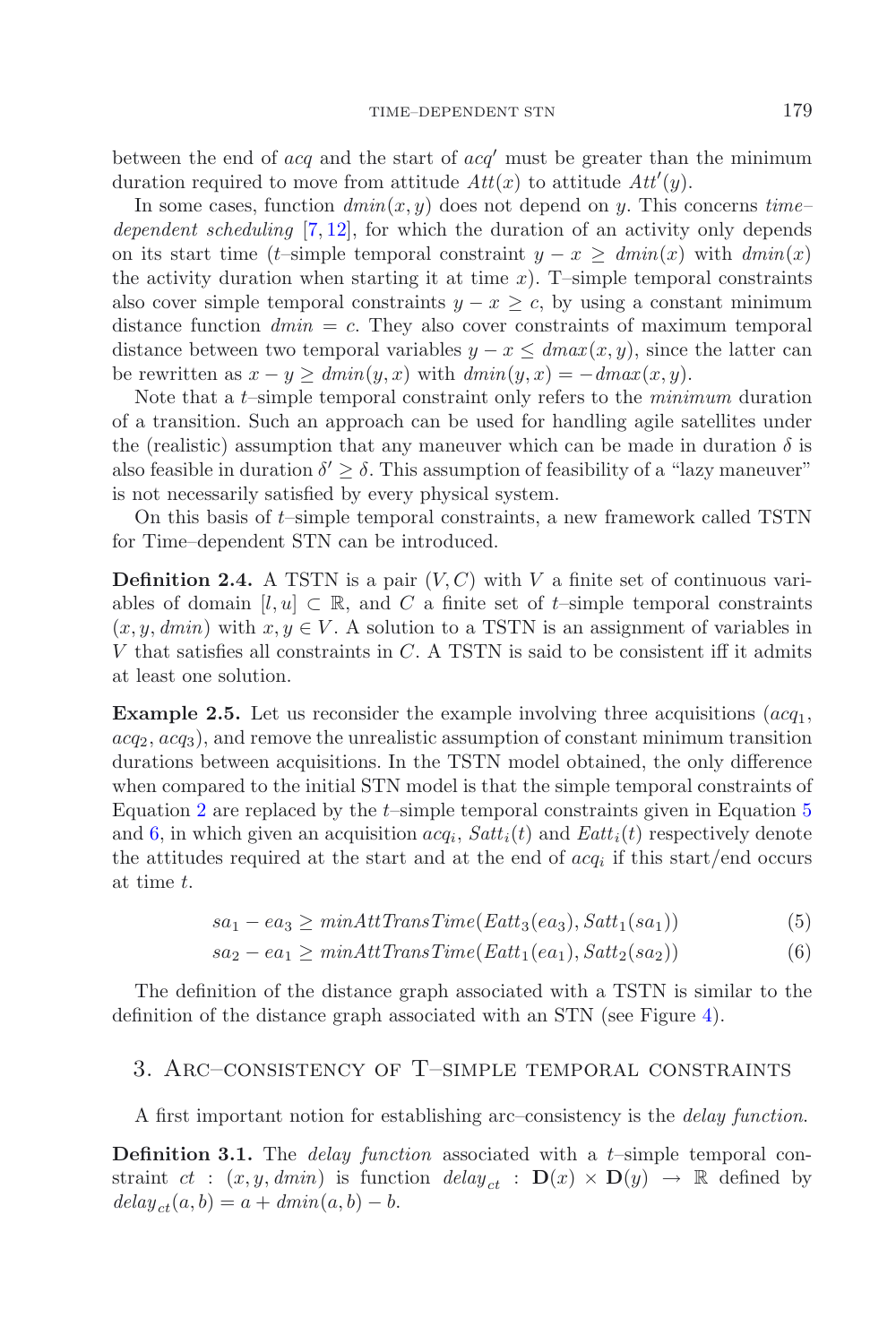<span id="page-7-0"></span>

FIGURE 4. TSTN distance graph (temporal reference  $x_0$  is not represented).

Informally,  $delay_{ct}(a, b)$  is the delay obtained in b if a transition in minimum time from x to y is triggered at time a. This delay corresponds to the difference between the minimum arrival time associated with the transition  $(a + dmin(a, b))$  and the required arrival time  $(b)$ . A strictly negative delay corresponds to a transition ending before deadline b. A strictly positive delay corresponds to a violation of constraint ct. A null delay corresponds to an arrival right on time.

<span id="page-7-1"></span>**Definition 3.2.** A  $t$ -simple temporal constraint  $ct$  :  $(x, y, dmin)$  is said to be *delay–monotonic* iff its delay function  $delay_{ct}(.,.)$  satisfies the conditions below:

$$
\forall a, a' \in \mathbf{D}(x), \forall b \in \mathbf{D}(y), \ (a \le a') \rightarrow (delay_{ct}(a, b) \le delay_{ct}(a', b))
$$
  

$$
\forall a \in \mathbf{D}(x), \forall b, b' \in \mathbf{D}(y), \ (b \le b') \rightarrow (delay_{ct}(a, b) \ge delay_{ct}(a, b'))
$$

Definition [3.2](#page-7-1) means that for being delay–monotonic, a  $t$ –simple temporal constraint  $(x, y, dmin)$  must verify that on one hand the later the transition is triggered in  $x$ , the greater the delay in  $y$ , and on the other hand the earlier the transition must end in  $y$ , the greater the delay. When monotonicities over the two arguments are strict, we speak of a strictly delay–monotonic constraint. A TSTN is said to be delay–monotonic iff it contains only delay–monotonic constraints. Delay– monotonicity can be related to the notion of monotonic constraints, defined for instance in [\[15](#page-24-16)]. One slight difference is that in TSTN, domains considered are continuous, and we speak of delay–monotonicity essentially to make the interpretation of this property more explicit in the context of temporal constraints. As shown in Propositions [3.3](#page-7-2) and [3.4,](#page-7-3) simple temporal constraints are delay–monotonic, as well as standard distance functions considered in time–dependent scheduling [\[7\]](#page-24-3).

<span id="page-7-2"></span>**Proposition 3.3.** *Simple temporal constraints*  $ct : y - x \geq c$  *are strictly delay– monotonic.*

*Proof.* If  $a < a'$ , then  $delay_{ct}(a, b) - delay_{ct}(a', b) = a - a' < 0$ . If  $b < b'$ , then  $delay_{ct}(a, b) - delay_{ct}(a, b') = b' - b > 0.$ 

<span id="page-7-3"></span>**Proposition 3.4.** *Let* x*,* y *be two temporal variables corresponding to the start time and end time of an activity respectively. Results of Table [1](#page-8-0) hold.*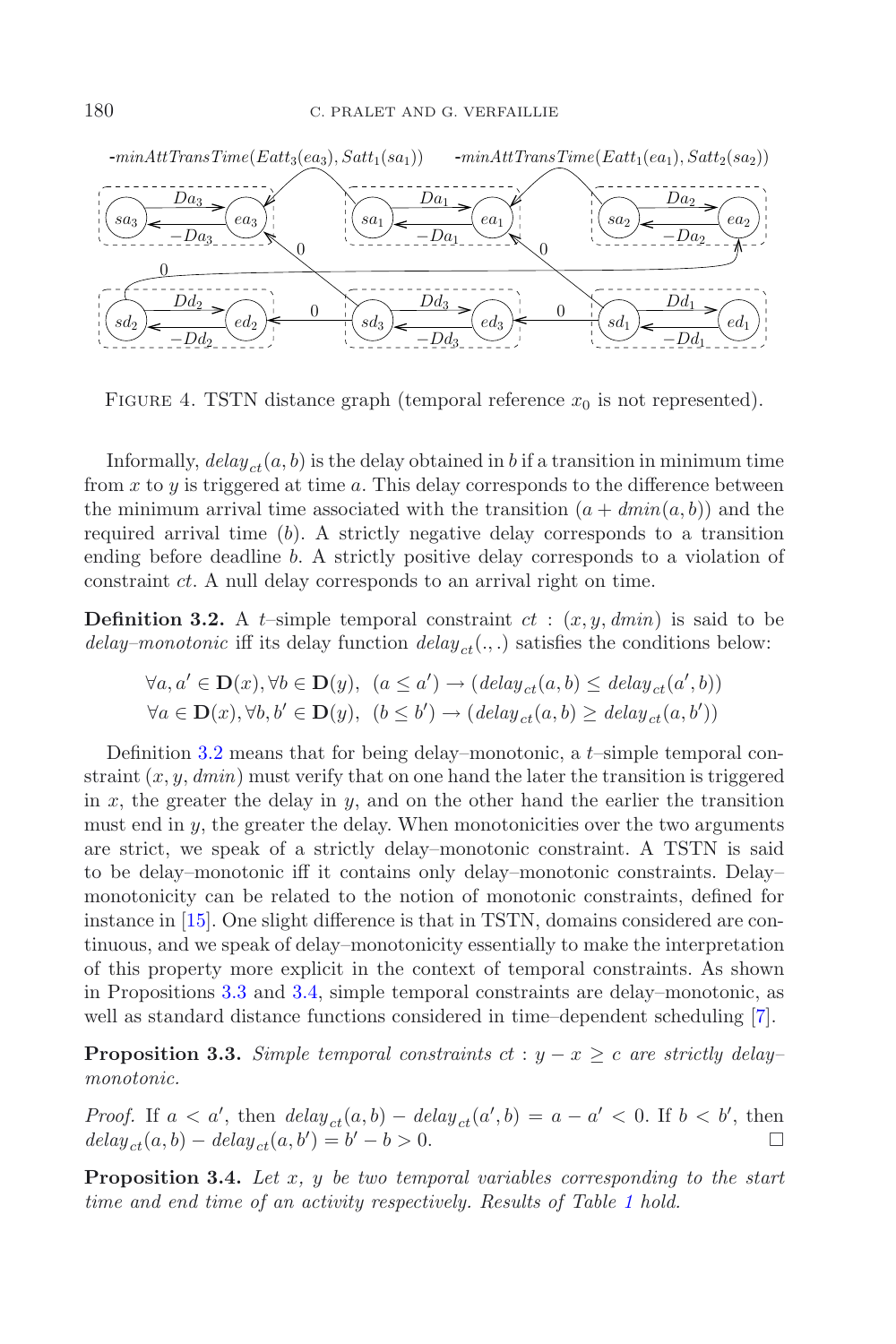<span id="page-8-0"></span>

| Distance $dmin(x, y) = dmin(x)$  | form | delay-monotonic                         |
|----------------------------------|------|-----------------------------------------|
| $A + Bx$                         |      | yes (strict)                            |
| $A - Bx$                         |      | yes iff $B \le 1$ (strict iff $B < 1$ ) |
| $\max(A, A + B(x - D))$          |      | yes (strict)                            |
| A if $x < D$ , $A + B$ otherwise |      | yes (strict)                            |
| $A-B\min(x,D)$                   |      | yes iff $B \le 1$ (strict iff $B < 1$ ) |

TABLE 1. delay–monotonicity of some minimum distance functions used in time–dependent scheduling, with  $x$  a variable whose domain is not reduced to a singleton, and A, B, D constants such that  $A \geq 0$ ,  $B > 0$ , and  $D > \min(\mathbf{D}(x))$ .

*Proof.* If  $dmin(x, y) = dmin(x)$  decreases at some step, then delay–monotonicity holds if the decrease slope is  $\geq -1$ . Indeed, in this case, if  $a \leq a'$ , then  $delay_{ct}(a, b) - delay_{ct}(a', b) = (a - a') + (dmin(a) - dmin(a')) \leq 0$ . Moreover, if  $b \le b'$ , then  $delay_{ct}(a, b) - delay_{ct}(a, b') = b' - b \ge 0$ . Strict delay-monotonicity holds when the decrease slope of  $dmin(x)$  is always  $> -1$ .

We now introduce the functions of earliest arrival time and latest departure time associated with a  $t$ -simple temporal constraint. In the following, given a function  $F : \mathbb{R} \to \mathbb{R}$  and a closed interval  $I \subset \mathbb{R}$ , we denote by (1)  $firstNeg(F, I)$  the smallest  $a \in I$  such that  $F(a) \leq 0$  (value  $+\infty$  if such a value does not exist); (2) *lastNeg*(*F, I*) the greatest  $a \in I$  such that  $F(a) \le 0$  (value  $-\infty$  if such a value does not exist)<sup>[3](#page-8-1)</sup>.

<span id="page-8-1"></span>**Definition 3.5.** The functions of earliest arrival time and latest departure time associated with a t–simple temporal constraint  $ct$  :  $(x, y, dmin)$  are functions  $earr_{ct}$ and *ldep<sub>ct</sub>*, defined over  $\mathbf{D}(x)$  and  $\mathbf{D}(y)$  respectively by:

$$
\forall a \in \mathbf{D}(x), \, \text{earr}_{ct}(a) = \text{firstNeg}(\text{delay}_{ct}(a, .), \mathbf{d}(y))
$$

$$
\forall b \in \mathbf{D}(y), \, \text{ldep}_{ct}(b) = \text{lastNeg}(\text{delay}_{ct}(., b), \mathbf{d}(x))
$$

Informally, quantity  $\text{earr}_{ct}(a)$  gives the smallest arrival time in y without delay if the transition from x is triggered at time a, and quantity  $ldep_{ct}(b)$  gives the latest triggering time of the transition in  $x$  for an arrival in  $b$  without delay.

<span id="page-8-2"></span>Proposition [3.6](#page-8-2) shows that the earliest arrival and latest departure functions help establishing bound arc–consistency.

<sup>&</sup>lt;sup>3</sup>Quantities *firstNeg*(*F, I*) and *lastNeg*(*F, I*) are mathematically not necessarily well-defined if function  $F$  has discontinuities; we implicitly use the fact that all operations are done on computers with finite precision.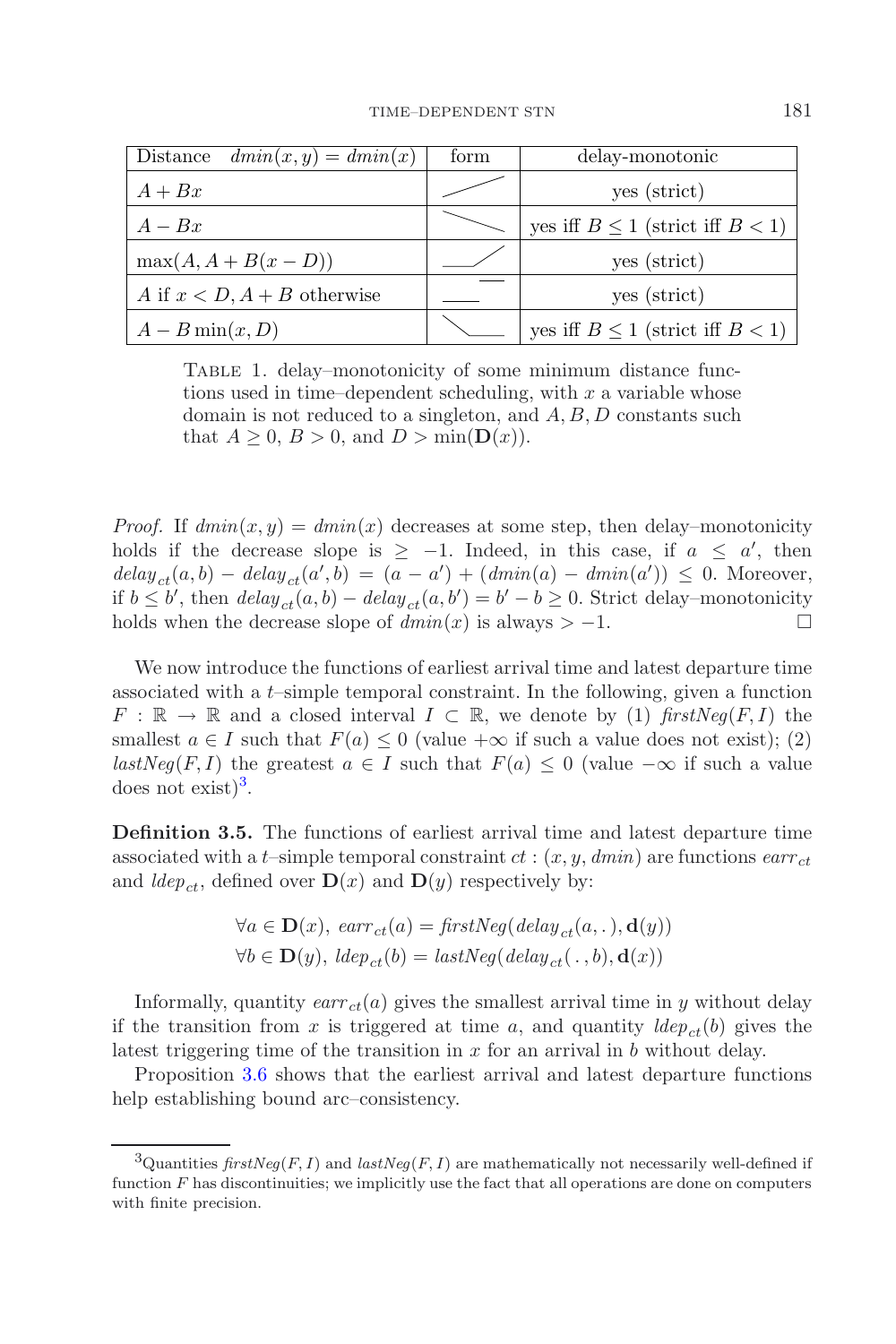<span id="page-9-0"></span>**Proposition 3.6.** *Bound arc–consistency for a* t*–simple temporal constraint* ct : (x, y, *dmin*) *can be enforced using the following domain modification rules:*

$$
\mathbf{d}(y) \leftarrow \mathbf{d}(y) \cap [earr_{ct}(\min(\mathbf{d}(x))), +\infty[ \tag{7}
$$

$$
\mathbf{d}(x) \leftarrow \mathbf{d}(x) \cap ]-\infty, \text{ldep}_{ct}(\max(\mathbf{d}(y)))] \tag{8}
$$

*Proof.* By definition of  $\text{earr}_{ct}$ , quantity  $\text{earr}_{ct}(\min(\mathbf{d}(x)))$  used in Rule [7](#page-9-0) equals either  $+\infty$  or a value in **d**(y). If it equals  $+\infty$ , the domain of y becomes empty. Otherwise,  $earr_{ct}(\min(\mathbf{d}(x))) \in \mathbf{d}(y)$  is the min value of y after the application of Rule [7.](#page-9-0) Moreover,  $delay_{ct}(\min(\mathbf{d}(x)), ear_{ct}(\min(\mathbf{d}(x)))) \leq 0$  by definition of  $\epsilon \text{arr}_{ct}$ , which proves that the min bound of x and the min bound of y after the application of Rule [7](#page-9-0) support each other.

By definition of  $\text{Idep}_{ct}$ , quantity  $\text{Idep}_{ct}(\max(\mathbf{d}(y)))$  used in Rule [8](#page-9-0) equals either  $-\infty$  or a value in **d**(x). If it equals  $-\infty$ , the domain of x becomes empty. Otherwise,  $ldep_{ct}(\max(\mathbf{d}(y))) \in \mathbf{d}(x)$  is the max value of x after the application of Rule [8.](#page-9-0) Moreover,  $delay_{ct}(deep_{ct}(\max(\mathbf{d}(y))), \max(\mathbf{d}(y))) \leq 0$  by definition of  $ilde_{ct}$ , which proves that the max bound of x after the application of Rule [8](#page-9-0) and the max bound of  $y$  support each other.

Rule  $7$  updates the earliest time associated with  $y$ . Rule  $8$  updates the latest time associated with x. These domain modification rules are such that current domains  $\mathbf{d}(x)$  and  $\mathbf{d}(y)$  remain closed intervals. Proposition [3.7](#page-9-1) below establishes the equivalence between bound arc–consistency and arc–consistency for delay– monotonic constraints.

<span id="page-9-1"></span>**Proposition 3.7.** Let  $ct$  :  $(x, y, dmin)$  be a t-simple temporal constraint with *monotonic delay. Establishing bound arc–consistency for* ct *using Rules [7](#page-9-0) and [8](#page-9-0) is equivalent to establishing arc–consistency over the whole domains of* x *and* y*.*

*Proof.* Let  $x^{-}$ ,  $x^{+}$ ,  $y^{-}$ ,  $y^{+}$  denote the min/max bounds of x and y before application of the rules. Let  $b \in [y^-, y^+]$ . If  $b < earr_{ct}(x^-)$ , then b has no support over x for ct because  $\forall a \in [x^-, x^+]$ ,  $delay_{ct}(a, b) \geq delay_{ct}(x^-, b) > 0$  (by delaymonotonicity and by definition of  $earr_{ct}(x^-)$ ). Conversely, if  $b \geq earr_{ct}(x^-)$ , then  $delay_{ct}(x^-, b) \leq delay_{ct}(x^-, earr_{ct}(x^-)) \leq 0$ , hence b is supported by x<sup>-</sup>. Therefore, y-values pruned by Rule  $7$  are those that have no support over  $x$ .

Let  $a \in [x^-, x^+]$ . If  $a > \text{dep}_{ct}(y^+)$ , then a has no support over y for ct because  $∀b ∈ [y<sup>-</sup>, y<sup>+</sup>],$   $delay_{ct}(a, b) ≥ delay_{ct}(a, y<sup>+</sup>) > 0$  (by delay-monotonicity and by definition of  $dep_{ct}(y^+)$ ). Conversely, if  $a \leq dep_{ct}(y^+)$ , then  $dep_{ct}(a, y^+) \leq$  $delay_{ct}(ldep_{ct}(y^+), y^+) \leq 0$ , hence a is supported by  $y^+$ . Therefore, x-values pruned by Rule [8](#page-9-0) are those that have no support over y.  $\Box$ 

When delay–monotonicity is violated, Rules [7–8](#page-9-0) can be applied but they do not necessarily establish arc–consistency.

Concerning the way *earr* and *ldep* can be computed in practice, for a simple temporal constraint  $ct : y - x \geq c$ , an analytic formulation of *earr* and *ldep* can be given. Rules [7–8](#page-9-0) then correspond to the standard propagation rules associated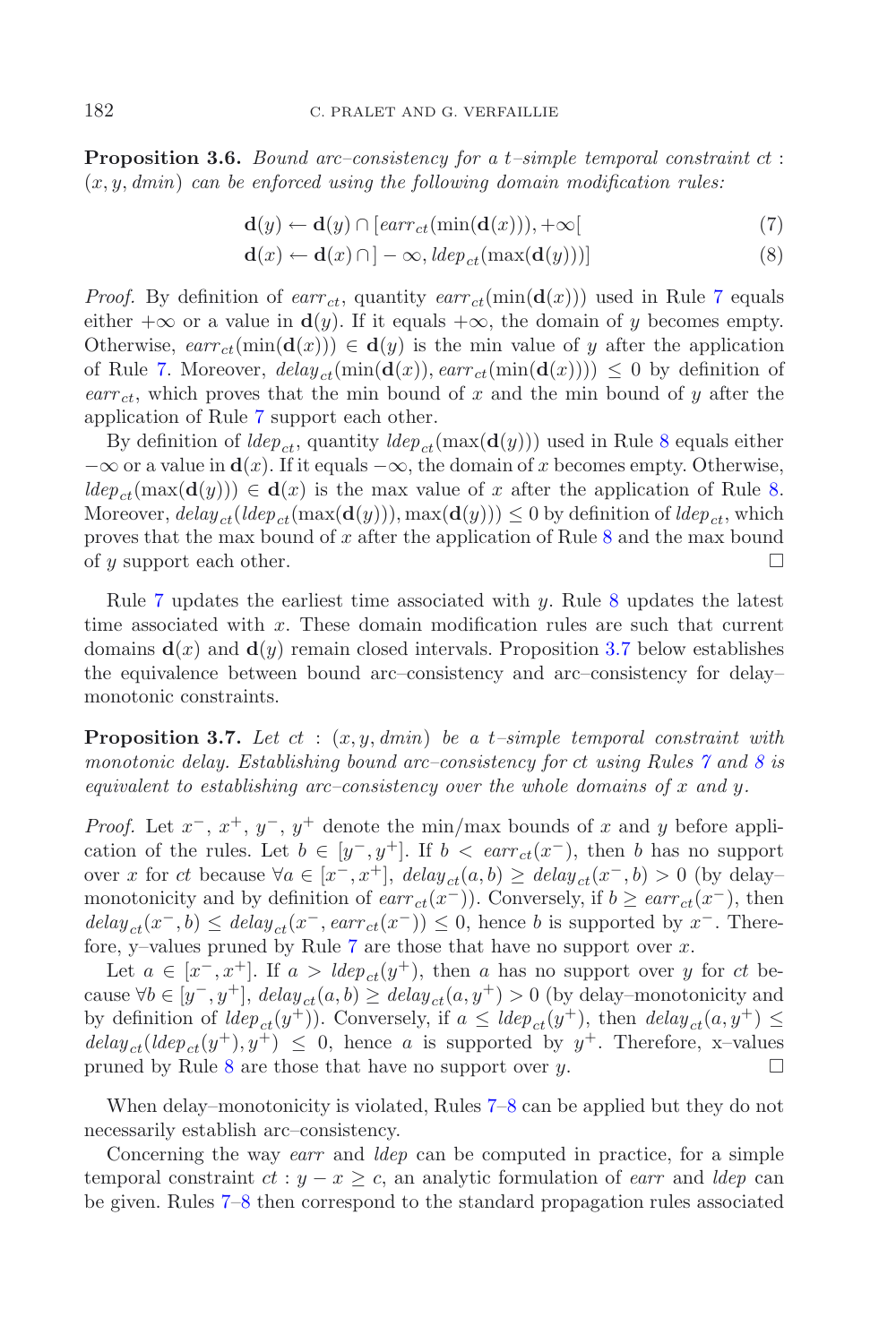<span id="page-10-0"></span>

FIGURE 5. Interpolation procedure used for computing *earr*  $_{ct}$ .

with distance constraints in constraint programming. Analytic formulations can also be derived when distance functions of Table [1](#page-8-0) are used.

However, in the general case, in order to compute *earr* and *ldep*, quantities *firstNeg*( $F, I$ ) and *lastNeg*( $F, I$ ) must be evaluated. Such an evaluation is an optimization problem in itself. An iterative method for approximating  $firstNeg(F, I =$  $[a_1, a_2]$  is illustrated in Figure [5](#page-10-0) and formally defined in Algorithm [1.](#page-11-0) This method corresponds to the standard *false position method*, used to find a zero of an arbitrary function. Applied to the case of  $t$ –simple temporal constraints, the method works as follows. If leftmost point  $P_1 = (a_1, F(a_1))$  has a negative delay  $(F(a_1) \leq 0)$ , then  $a_1$  is directly returned. Otherwise, if rightmost point  $P_2 = (a_2, F(a_2))$  has a strictly positive delay  $(F(a_2) > 0)$ , then  $+\infty$  is returned. Otherwise, points  $P_1$  and  $P_2$  have opposite delay–signs  $(F(a_1) > 0$  and  $F(a_2) \leq 0)$ , and the method computes delay  $F(a_3)$  in  $a_3$ , the x-value of the intersection between segment  $(P_1, P_2)$  and the x-axis. See Figure [5a](#page-10-0) for an illustration. If the delay in  $P_3 = (a_3, F(a_3))$  is negative, then the mechanism is applied again by taking  $P_2 = P_3$ , as from Figure [5a](#page-10-0) to Figure [5b](#page-10-0). If the delay in  $P_3$  is positive, then the mechanism is applied again by taking  $P_1 = P_3$ , as from Figure [5b](#page-10-0) to Figure [5c](#page-10-0). The procedure stops when value  $F(a_3)$  is less than a given precision, as it may be the case after the computation of  $F(a_3)$  in Figure [5c](#page-10-0).

If the t–simple temporal constraint considered has a strictly monotonic delay, the convergence to  $firstNeg(F, I)$  is ensured; otherwise, the method may return a value  $a > \text{firstNeg}(F, I)$ , but in this case a still satisfies  $F(a) \leq 0$  (with a given precision). It can be observed in practice that the convergence is particularly fast for the delay function associated with agile satellites.

### 4. Global consistency for TSTN

<span id="page-10-1"></span>Proposition [4.1](#page-10-1) generalizes an STN result to TSTN and shows why maintaining bound arc–consistency is useful.

**Proposition 4.1.** *If all constraints of a TSTN are made bound arc-consistent using Rules [7–8,](#page-9-0) then the schedule which assigns to each variable its earliest (resp. latest) possible time is a solution of the TSTN.*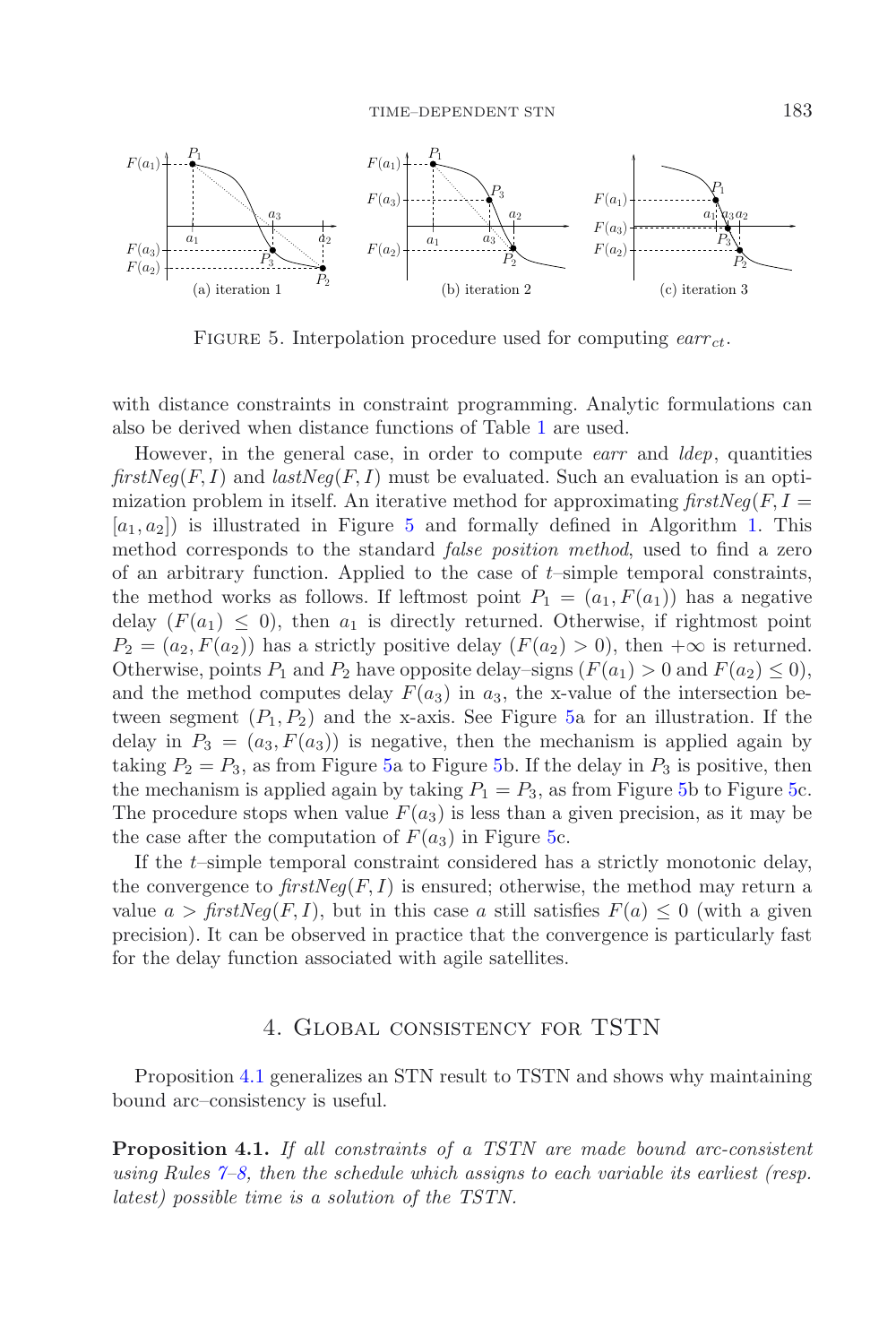**Algorithm 1:** Possible way of computing  $firstNea(F, I)$ , with  $I=[a_1, a_2]$ . maxIter a maximum number of iterations, and prec a desired precision

  $firstNeg(F, [a_1, a_2], \text{maxIter}, \text{prec})$ **2 begin**  $f_1 \leftarrow F(a_1);$  **if**  $f_1 \leq 0$  **then return**  $a_1$ <br> **4**  $f_2 \leftarrow F(a_2);$  **if**  $f_2 > 0$  **then return**  $+$   $f_2 \leftarrow F(a_2)$ ; if  $f_2 > 0$  then return +∞<br>5 for  $i = 1$  to maxIter do **for**  $i = 1$  *to maxIter* **do**<br>**6 d**<sub> $a_3 = (f_1 * a_2 - f_2 * c_1)$ </sub> **a**<sub>3</sub> =  $(f_1 * a_2 - f_2 * a_1)/(f_1 - f_2)$ <br> **6 f**<sub>3</sub> =  $F(a_3)$  $f_3 = F(a_3)$  **if**  $|f_3| < prec$  **then return**  $a_3$ <br>**else if**  $f_3 > 0$  **then**  $(a_1, f_1) \leftarrow$  **else if**  $f_3 > 0$  **then**  $(a_1, f_1) \leftarrow (a_3, f_3)$ <br>**else**  $(a_2, f_2) \leftarrow (a_3, f_3)$ **else**  $(a_2, f_2)$  ←  $(a_3, f_3)$ **return** *a*<sup>2</sup>

<span id="page-11-0"></span>*Proof.* Let  $ct$ :  $(x, y, dmin)$  be a constraint of the TSTN. As shown in the Proof of Proposition [3.6,](#page-8-2) the min bounds of x and y after application of Rules  $7-8$  form a consistent pair of values for ct, as well as their max bounds. Therefore, all min bounds are consistent with each other, as well as all max bounds.  $\Box$ 

Another interesting aspect concerns the global consistency of non-extremal values in the domains. For STN, it is known that any value in the domain of a variable after arc–consistency enforcing can be extended to a solution. Proposition [4.2](#page-11-1) shows that this result does not hold for TSTN in general, even if delay– monotonicity holds.

<span id="page-11-1"></span>**Proposition 4.2.** *Consider a TSTN made bound arc-consistent using Rules [7–8.](#page-9-0)* Let x be a variable of the TSTN and let a be a value in  $\mathbf{d}(x)$  distinct from the *min and max bounds of* x*. Then, there does not necessarily exist a solution of the TSTN in which* x *is assigned to value* a*, that is value* a *is not necessarily globally consistent. The result holds even for delay–monotonic TSTN.*

*Proof.* Consider a TSTN containing two variables  $x, y$  of domain [0, 2] and two t–simple temporal constraints  $ct_1 : x - y \geq 0$  and  $ct_2 : y - x \geq dmin(x, y)$ , with  $dmin(x, y) = x/2$  if  $x \le 1$ ,  $1 - x/2$  otherwise. See Figure [6a](#page-12-0) for a representation of  $dmin(x, y)$ , which is independent from y in this case. Domains are already bound arc-consistent on this example, since value 0 (resp. 2) of x and value 0 (resp. 2) of y support each other for  $ct_1$  and  $ct_2$ .

Consider value 1 in  $\mathbf{d}(x)$ . For this value to be globally consistent, we must find a value b for y such that  $1 - b \ge 0$  (due to  $ct_1$ ) and  $b - 1 \ge dim(n)(1, b)$  (due to  $ct_2$ ), that is such that  $b \le 1$  and  $b \ge 1.5$ , which is impossible. This proves that assignment  $x = 1$  cannot be extended to a solution of the TSTN. See Figure [6b](#page-12-0) for an illustration of the regions of acceptable  $(x,y)$ –values for each constraint, showing that value 1 of x has no y-support common to both  $ct_1$  and  $ct_2$ . Moreover, all constraints considered here are delay–monotonic (for  $ct_2$ ,  $x + \dim(x, y) - y$  is a non decreasing function of x, as shown in Fig. [6c](#page-12-0)).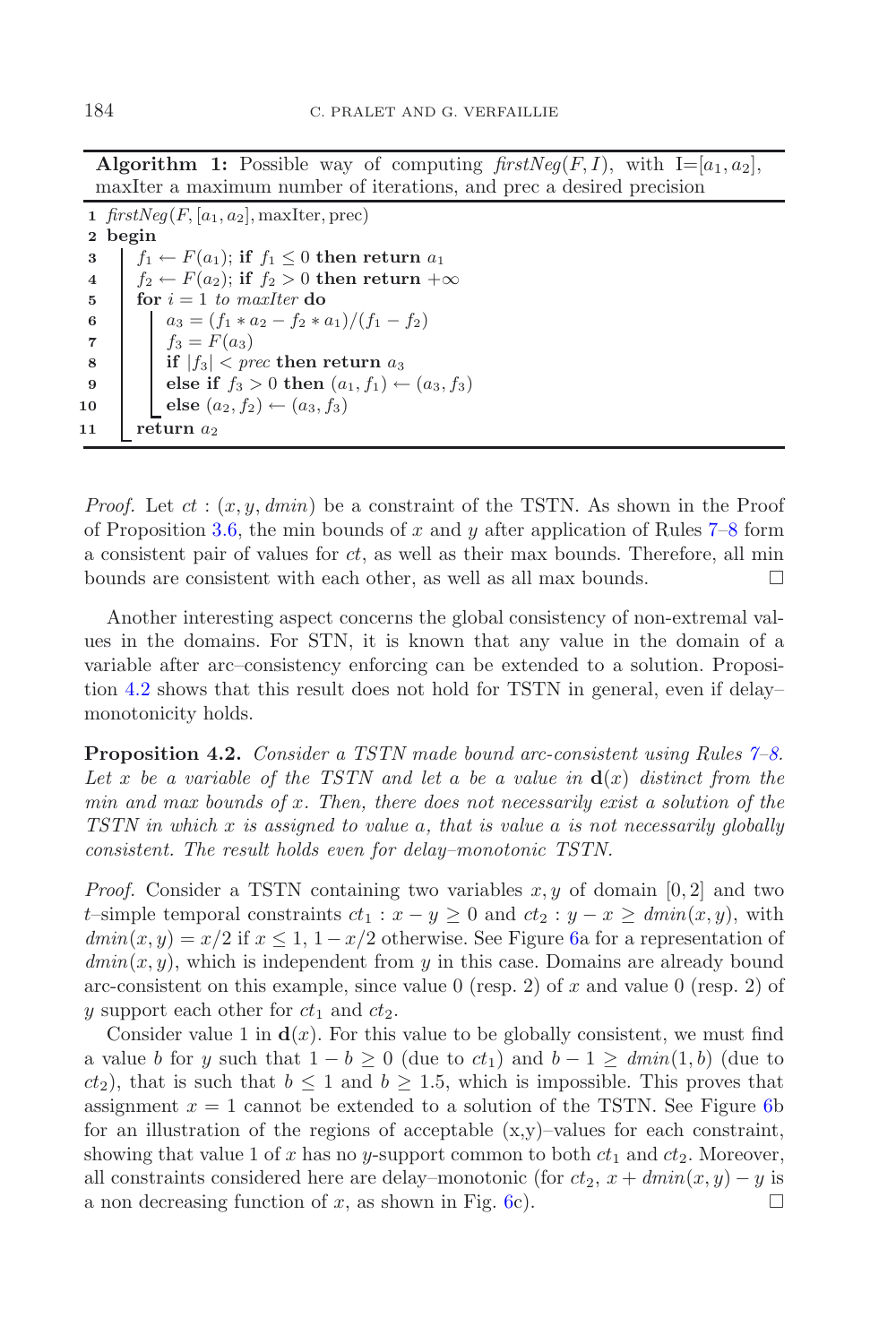<span id="page-12-0"></span>

FIGURE 6. Counter-example for global consistency.

<span id="page-12-1"></span>Proposition [4.3](#page-12-1) gives a sufficient condition guaranteeing that every value remaining in the domain of a variable after arc–consistency enforcing is globally consistent.

**Proposition 4.3.** *Consider a delay–monotonic TSTN made bound arc-consistent using Rules [7–8.](#page-9-0) If all cycles of the distance graph involve only simple temporal constraints (and not* t*–simple ones), then for every variable* x *and every value*  $a \in \mathbf{d}(x)$ , assignment  $x = a$  can be extended to a solution of the TSTN.

*Proof.* The proof is based on the decomposition of the distance graph into Strongly Connected Components (SCCs). See Definition [5.8](#page-19-0) page [192](#page-19-0) for the definition of SCCs. Let  $x$  be a variable of the delay–monotonic TSTN made bound arc-consistent using Rules [7–8.](#page-9-0) Consider a value  $a \in d(x)$ . Let  $\sec(x)$  denote the strongly connected component containing x. Let  $Desc(x)$  (resp.  $Ndesc(x))$  denote the set of variables belonging to SCCs that are descendant (resp. non-descendant) of  $\sec(x)$  in the DAG of SCCs of the distance graph.

- By assigning each variable  $y \in Desc(x)$  to its earliest possible time *(i.e.* its min value, denoted  $y^-$ ), all t–simple temporal constraints holding only over variables in  $Desc(x)$  are satisfied (by Prop. [4.1\)](#page-10-1).
- By assigning each variable  $y \in Ndesc(x) \setminus \mathit{scc}(x)$  to its latest possible time (*i.e.*) its max value, denoted  $y^+$ ), all t–simple temporal constraints holding only over variables in  $Ndesc(x) \setminus \mathit{scc}(x)$  are satisfied (by Prop. [4.1](#page-10-1) again).
- Results on standard STN (Corollary 3.4 in [\[9](#page-24-0)]) ensure that  $x = a$  can be extended to an assignment of variables in  $\sec(x)$  that satisfies all simple temporal constraints holding only over variables in  $\sec(x)$ .
- The only constraints not checked yet involve one variable  $z$  in  $\sec(x)$ , assigned to value b, and one variable  $y \notin \mathit{scc}(x)$ . These constraints are:
	- either constraints of the form  $ct$  :  $z y \geq dmin(y, z)$  with  $y \in Desc(x);$ in this case, value  $y^-$  assigned to y and value b assigned to z satisfy  $ct$ because  $delay_{ct}(y^-, b) \leq delay_{ct}(y^-, z^-) \leq 0$  (first inequality obtained by delay–monotonicity and second one by Prop. [4.1\)](#page-10-1);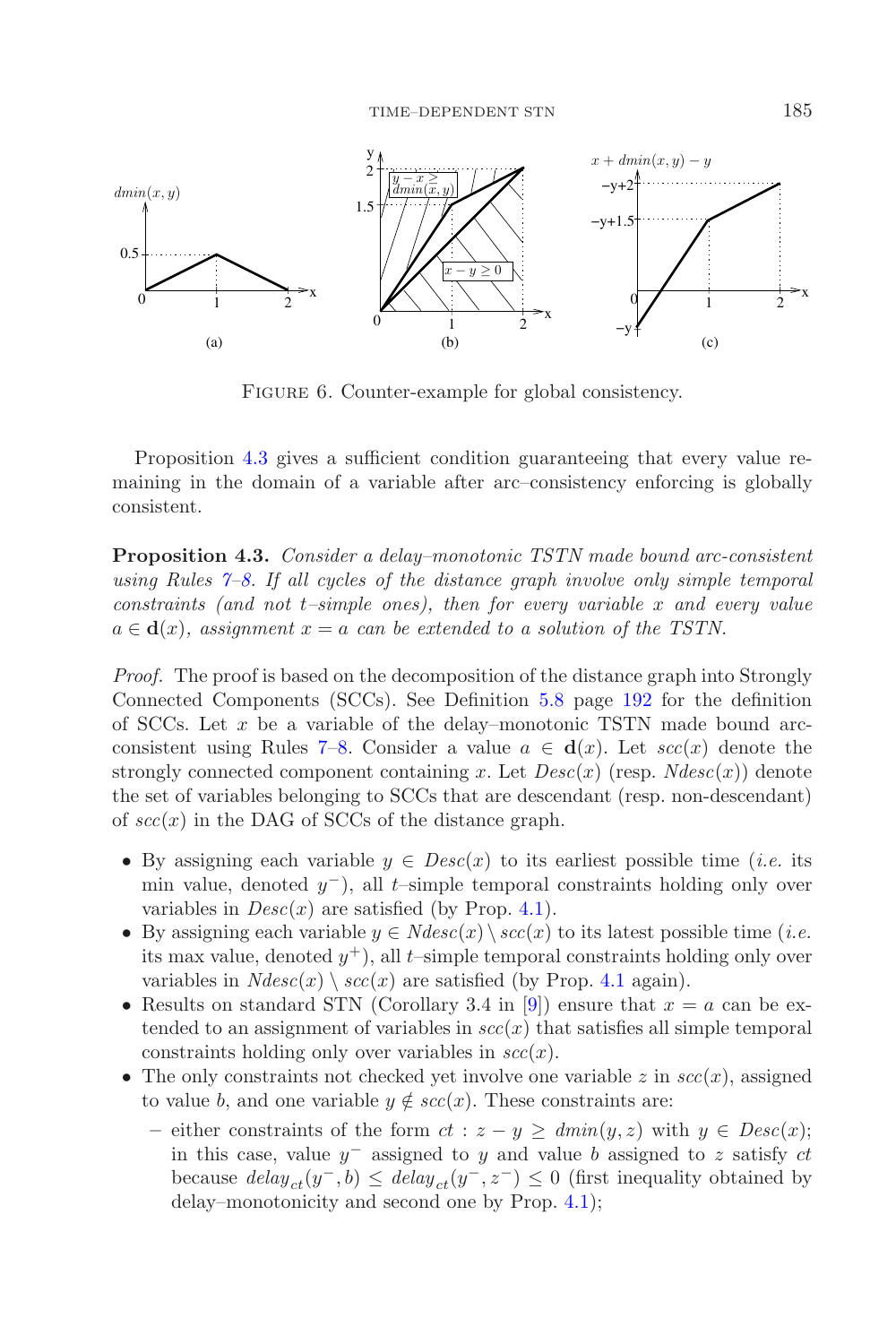$-$  or constraints of the form  $ct : y-z \geq dmin(z, y)$  with  $y \in Ndesc(x)\backslash sec(x);$ in this case, value  $y^+$  assigned to y and value b assigned to z satisfy ct because  $delay_{ct}(b, y^+) \leq delay_{ct}(z^+, y^+) \leq 0$  (first inequality obtained by delay–monotonicity and second one by Prop. [4.1\)](#page-10-1).

As a result, the assignment built satisfies all constraints of the TSTN, which proves that  $x = a$  can be extended to a solution.

Proposition [4.3](#page-12-1) can be applied to the example of Figure [4,](#page-7-0) for which cycles only contain simple temporal constraints. It entails that if the t–simple temporal constraints used are delay–monotonic, then for any acquisition index  $i \in [1..3]$  and for any value a remaining in domain  $\mathbf{d}(sa_i)$ , there exists a consistent schedule in which acquisition acq*<sup>i</sup>* starts at time a.

# 5. Solving TSTN

<span id="page-13-0"></span>The problem considered hereafter is to determine the consistency of a TSTN and to compute the earliest and latest possible times associated with each temporal variable. We also consider a context in which temporal constraints can be successively added and removed from the problem. This dynamic aspect is useful for instance when using local search for solving scheduling problems. In this kind of search, local moves are used for modifying a current schedule. They may correspond to additions and removals of activities, which are translated into additions and removals of temporal constraints. The different techniques used, which generalize existing STN resolution techniques, are successively presented.

#### 5.1. Constraint propagation

We first use constraint propagation for computing min and max bounds of temporal variables. This standard method is inspired by approaches defined in [\[5](#page-24-10), [13](#page-24-11), [25](#page-25-1)]. The latter correspond to maintaining a list of variables for which constraints holding over these variables must be revised with, for each variable z in the list, the nature of the revision(s) to be performed: (a) if z had its min bound updated, then the min bound of every variable  $t$  linked to  $z$  by a constraint  $t - z \geq c$  must be revised; (b) if z had its max bound updated, then the max bound of every variable t linked to z by a constraint  $z - t \geq c$  must be revised.

Compared to standard STN approaches, we choose for TSTN a constraint propagation scheme in which a list containing constraints to be revised is maintained, instead of a list containing variables. This list is partitioned into two sub-lists, the first one containing constraints to be revised which may modify a min bound (constraints  $y - x \geq dmin(x, y)$  awoken following a modification of min x, which may modify  $\min y$ , and the second one containing constraints to be revised which may modify a max bound (constraints  $y - x \geq \text{dmin}(x, y)$  awoken following a modification of max y, which may modify max x). Compared to the version maintaining lists of variables, maintaining lists of constraints allows some aspects to be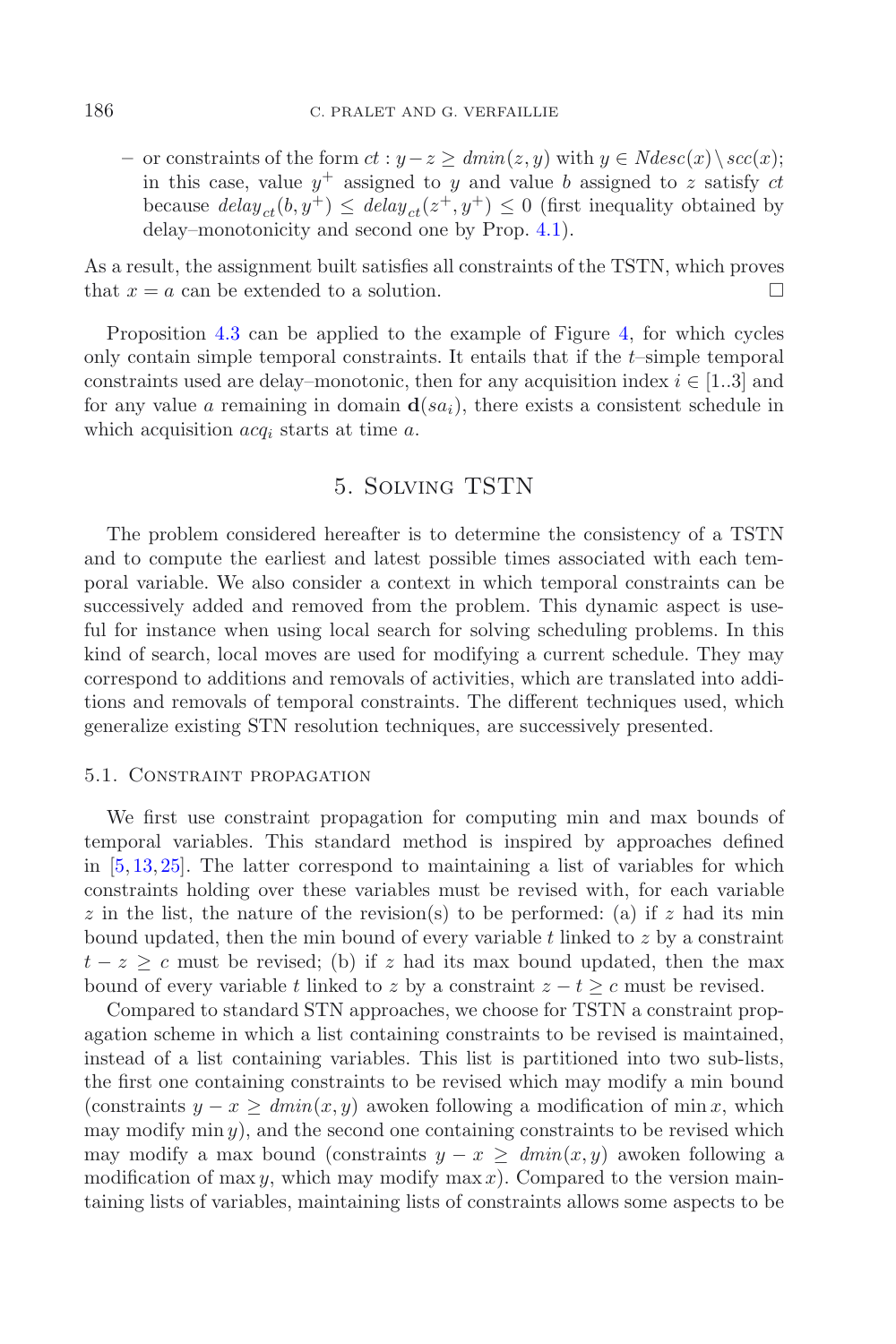more finely handled (see below for more details). The idea of distinguishing modifications of min bounds and max bounds of variables for propagation is present in many solvers, including those based on constraint logic programming for finite domains [\[8\]](#page-24-17).

Last, a *t*–simple temporal constraint is revised using Rules [7](#page-9-0) and [8](#page-9-0) of Proposition [3.6.](#page-8-2)

#### 5.2. Negative cycle detection

With bounded domains of values, the establishment of arc–consistency for STN is able to detect inconsistency. However, the number of constraint revisions required for deriving inconsistency may be prohibitive compared to STN approaches defined in  $[4, 5]$  $[4, 5]$  $[4, 5]$ , which use the fact that STN inconsistency is equivalent to the existence of a cycle of negative length in the distance graph.

The basic idea of these existing STN approaches consists in detecting such negative cycles on the fly by maintaining so-called *propagation chains*. The latter can be seen as explanations for the current min and max bounds of the different variables. A constraint  $y - x \geq c$  is said to be active with regard to min bounds (resp. max bounds) if and only if the last revision of this constraint is responsible for the last modification of the min of y (resp. the max of x). It is shown in [\[4](#page-24-9)] that if there exists a cycle in the directed graph where an arc is associated with each active constraint with regard to min bounds, then the STN is inconsistent. The intuition is that if a propagation cycle  $x_1 \to x_2 \to \ldots \to x_n \to x_1$  is detected for min bounds, then this means that the min value of  $x_1$  modified the min value of  $x_2 \ldots$  which modified the min value of  $x_n$  which modified the min value of  $x_1$ . By traversing this propagation cycle a sufficient number of times, the domain of  $x_1$  can be entirely pruned. The same result holds for the directed graph containing one arc per active constraint with regard to max bounds.

These results cannot however be directly reused for  $t$ –simple temporal constraints, because for TSTN in general, the existence of a propagation cycle does not necessarily imply inconsistency, as shown in the examples below.

<span id="page-14-0"></span>**Example 5.1.** Let *dmin* be the minimum distance function defined by  $dmin(a, b) = (1 - a)/2$ . Let  $(V, C) = (\{x, y\}, \{ct_1 : x - y \ge 0, ct_2 : y - x \ge 0\})$  $dmin(x, y)$  be a TSTN containing two temporal variables of initial domain [0, 1] and two constraints. Constraints  $ct_1$  and  $ct_2$  can also be written as  $x \geq y$  and  $y \geq$  $(1+x)/2$  respectively. The delay functions associated with  $ct_1$  and  $ct_2$  are strictly monotonic (for  $ct_2$ , it equals  $delay_{ct_2}(a, b) = a + dmin(a, b) - b = (1 + a)/2 - b$ ).

<span id="page-14-1"></span>Propagating  $ct_2$  using Rule [7](#page-9-0) updates the min of y and gives  $\mathbf{d}(y) = [1/2, 1]$ . Propagating  $ct_1$  using the same rule then updates the min of x and gives  $\mathbf{d}(x) =$  $[1/2, 1]$ . The result obtained is a cycle of propagation since the min value of x modified the min of y which itself modified the min of x. On standard STN, the existence of such a cycle means inconsistency. Such a conclusion is wrong for the TSTN considered, because for instance assignment  $x = 1$ ,  $y = 1$  is consistent.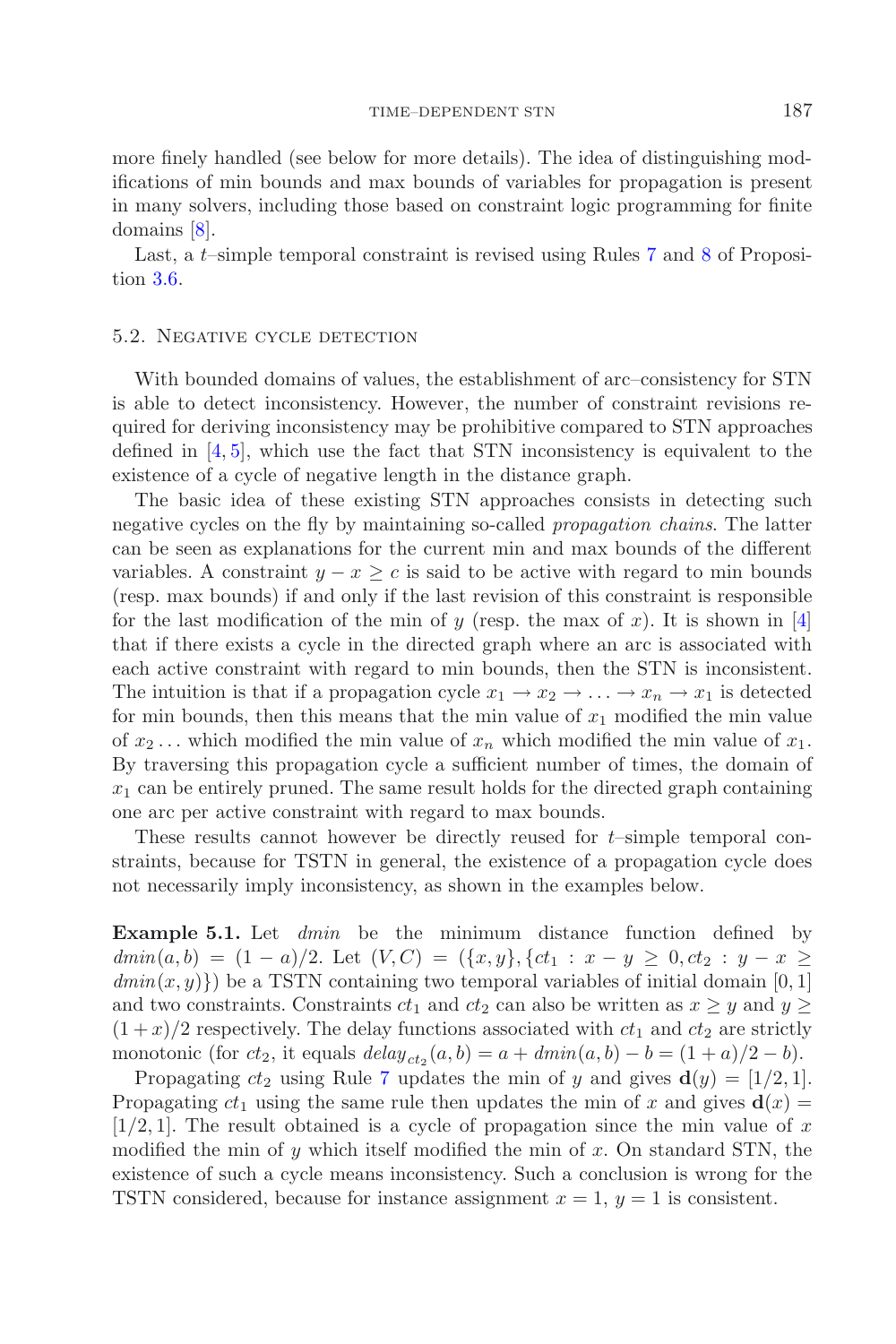**Example 5.2.** The same phenomenon may happen when propagating max values of variables. For example, consider a TSTN involving two variables  $x$  and  $y$  of initial domain [0..1], and two temporal constraints  $ct_1 : x - y \ge 0$  and  $ct_2 : y - x \ge 0$  $dmin(x, y)$  with  $dmin(x, y) = x$ . Constraints  $ct_1$  and  $ct_2$  can also be written as  $y \leq x$  and  $x \leq y/2$  respectively. They are both strictly delay–monotonic (for  $ct_2$ ,  $delay_{ct_2}(a, b) = a + dmin(a, b) - b = 2a - b).$ 

Propagating  $ct_2$  using Rule [8](#page-9-0) updates the max of x and gives  $\mathbf{d}(x) = [0, 1/2]$ . Propagating  $ct_1$  using the same rule then updates the max of y and gives  $\mathbf{d}(y)$  =  $[0, 1/2]$ . The result obtained is a cycle of propagation since the max value of y modified the max of x which itself modified the max of  $y$ . On standard STN, the existence of such a cycle means inconsistency. Such a conclusion is wrong for the TSTN considered, because for instance assignment  $x = 0$ ,  $y = 0$  is consistent.

On the two examples provided, the existence of a propagation cycle does not imply inconsistency. The reason is that in TSTN, domain reductions obtained by traversing cycles again and again may become smaller and smaller and consequently may not necessarily prune all values in the domains. This is what happens here: after n traversals of the propagation cycle between  $x$  and  $y$ , we get **d**(x) = [1 − 1/2<sup>n</sup>, 1] in Example [5.1](#page-14-0) and **d**(y) = [0, 1/2<sup>n</sup>] in Example [5.2.](#page-14-1) The finite computer precision implies that cycle traversals stop at some step, but potentially only after many iterations.

In the following, we provide sufficient conditions for inferring inconsistency in case of propagation cycle detection. Examples [5.1](#page-14-0) and [5.2](#page-14-1) show that strict monotonicity of the delay function does not suffice. The conditions we propose are directly based on monotonicity properties of minimum duration functions *dmin*. They guarantee that a propagation cycle does not become "less negative" when traversed again and again.

**Definition 5.3.** A t–simple temporal constraint  $ct$  :  $(x, y, dmin)$  is said to have a non–decreasing duration (resp. non–increasing duration) iff function *dmin* is non–decreasing (resp. non–increasing) over its two arguments.

<span id="page-15-0"></span>Sufficient conditions for inferring inconsistency in case of detection of a propagation cycle are given in Propositions  $5.5$  and  $5.6<sup>4</sup>$  $5.6<sup>4</sup>$  $5.6<sup>4</sup>$  $5.6<sup>4</sup>$ . These conditions are derived from the basic result given in Proposition [5.4.](#page-15-1) The latter shows that a non–decreasing duration implies that when the start time of a constraining transition is shifted forward, then the earliest arrival time is shifted forward by at least the same amount. On the other hand, a non–increasing duration implies that when the arrival time of a constraining transition is shifted backward, then the latest departure time is shifted backward by at least the same amount. See Figure [7](#page-16-0) for an illustration.

<span id="page-15-1"></span>**Proposition 5.4.** *Let* ct : (x, y, *dmin*) *be a delay–monotonic constraint.*

<sup>4</sup>In [\[22](#page-24-5),[23](#page-24-6)], a sufficient condition called *shift–monotonicity* was proposed. However, this condition does not actually suffice (mistake in one of the proof given in [\[23\]](#page-24-6)).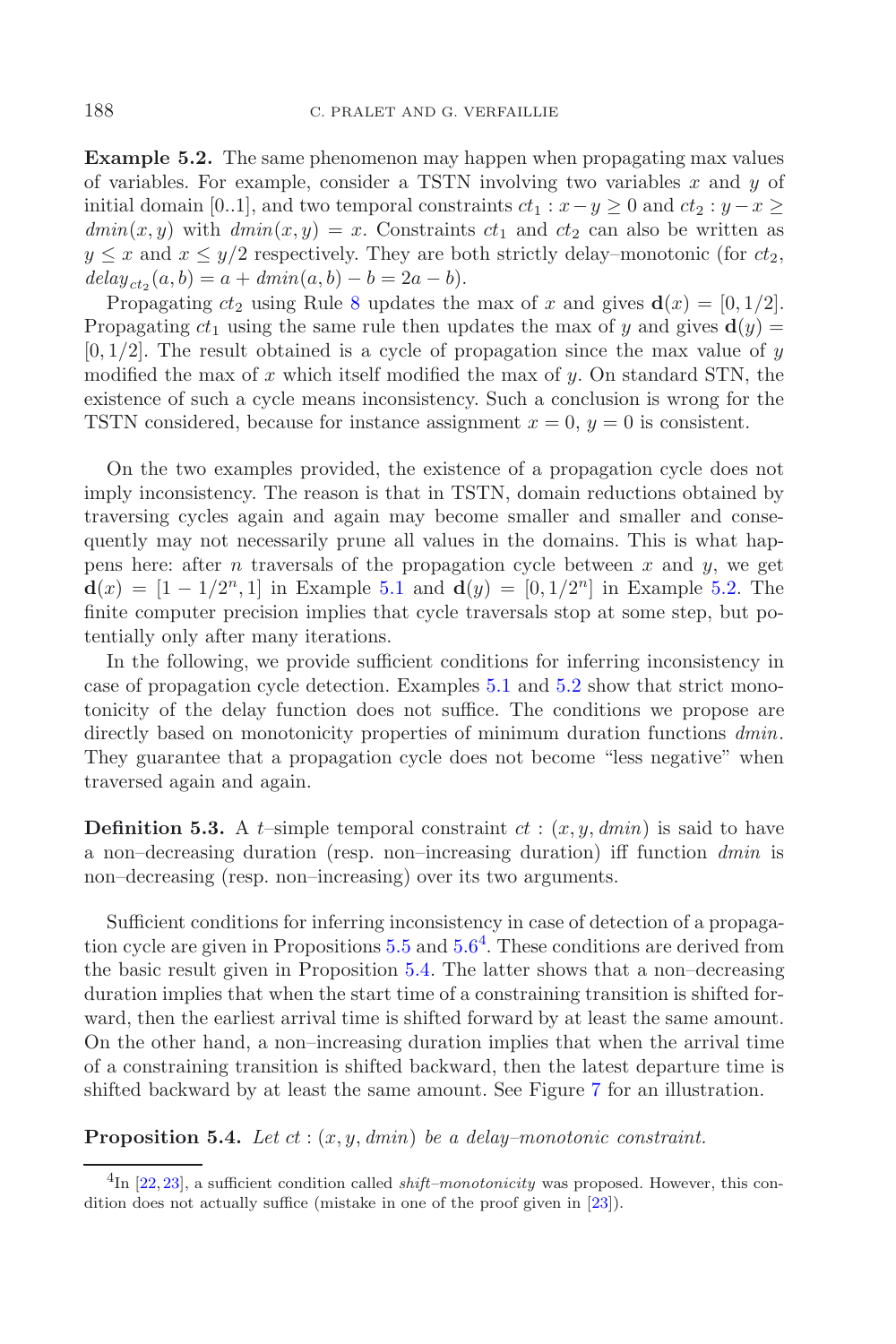<span id="page-16-0"></span>

Figure 7. Influence of duration–monotonicity over earliest arrival and latest departure times (left: non–decreasing duration; right: non–increasing duration).

- If ct has a non-decreasing duration, then for all  $a, a' \in D(x)$  such that  $a \leq a'$ ,  $(earr_{ct}(a) \neq min(D(y))) \rightarrow (earr_{ct}(a') \geq earr_{ct}(a) + (a' - a)).$
- If ct has a non-increasing duration, then for all  $b, b' \in D(y)$  such that  $b \leq b'$ ,  $(\text{ldep}_{ct}(b') \neq \max(\mathbf{D}(x))) \rightarrow (\text{ldep}_{ct}(b) \leq \text{ldep}_{ct}(b') - (b' - b)).$

*Proof.* Let us consider a delay–monotonic t–simple temporal constraint with a non–decreasing duration. Let  $a, a' \in D(x)$  such that  $a \le a'$ . Assume that  $\text{earr}_{ct}(a) \neq \min(\mathbf{D}(y))$ . Then, it is possible to show that for every  $\epsilon \in ]0, \text{earr}_{ct}(a)$  $\min(\mathbf{D}(y))$ ,  $delay_{ct}(a', earr_{ct}(a) + (a' - a) - \epsilon) > 0$ . Indeed,

$$
delay_{ct}(a', earr_{ct}(a) + (a' - a) - \epsilon)
$$
  
= a' +  $dmin(a', earr_{ct}(a) + (a' - a) - \epsilon) - (earr_{ct}(a) + (a' - a) - \epsilon)$   
= a +  $dmin(a', earr_{ct}(a) + (a' - a) - \epsilon) - (earr_{ct}(a) - \epsilon)$   
 $\ge a + dmin(a, earr_{ct}(a) - \epsilon) - (earr_{ct}(a) - \epsilon)$  (by non-decreasing duration)

This proves that  $delay_{ct}(a', earr_{ct}(a) + (a' - a) - \epsilon) \geq delay_{ct}(a, earr_{ct}(a) - \epsilon)$ 0 (strict inequality obtained by definition of  $\text{earr}_{ct}(a)$ ). As set  $]0, \text{earr}_{ct}(a)$  −  $\min(\mathbf{D}(y))$  is not empty and as *ct* is delay–monotonic, this entails that  $\text{earr}_{ct}(a') \geq$  $earr_{ct}(a) + (a' - a).$ 

Conversely, consider a delay–monotonic  $t$ –simple temporal constraint with a non–increasing duration. Let  $b, b' \in \mathbf{D}(x)$  such that  $b \leq b'$ . Assume that  $ldep_{ct}(b') \neq \max(D(x))$ . Then, it is possible to show that for every  $\epsilon \in$  $]0, \max(\mathbf{D}(x)) - \text{ld}ep_{ct}(b')], \text{ delay}_{ct}(\text{ld}ep_{ct}(b') - (b' - b) + \epsilon, b) > 0.$  Indeed,

$$
delay_{ct}(ldep_{ct}(b') - (b' - b) + \epsilon, b)
$$
  
=  $ldep_{ct}(b') - (b' - b) + \epsilon + dmin(ldep_{ct}(b') - (b' - b) + \epsilon, b) - b$   
=  $ldep_{ct}(b') + \epsilon + dmin(ldep_{ct}(b') - (b' - b) + \epsilon, b) - b'$   
 $\geq ldep_{ct}(b') + \epsilon + dmin(ldep_{ct}(b') + \epsilon, b') - b'$  (by non-increasing duration)

This proves that  $delay_{ct}(ldep_{ct}(b') - (b' - b) + \epsilon, b) \geq delay_{ct}(ldep_{ct}(b') + \epsilon, b') >$ 0 (strict inequality obtained by definition of  $ldep_{ct}(b')$ ). As set  $]0, max(D(x))$  –  $ldep_{ct}(b')$  is not empty and as *ct* is delay–monotonic, this entails that  $ldep_{ct}(b) \leq$  $ldep_{ct}(b') - (b' - b).$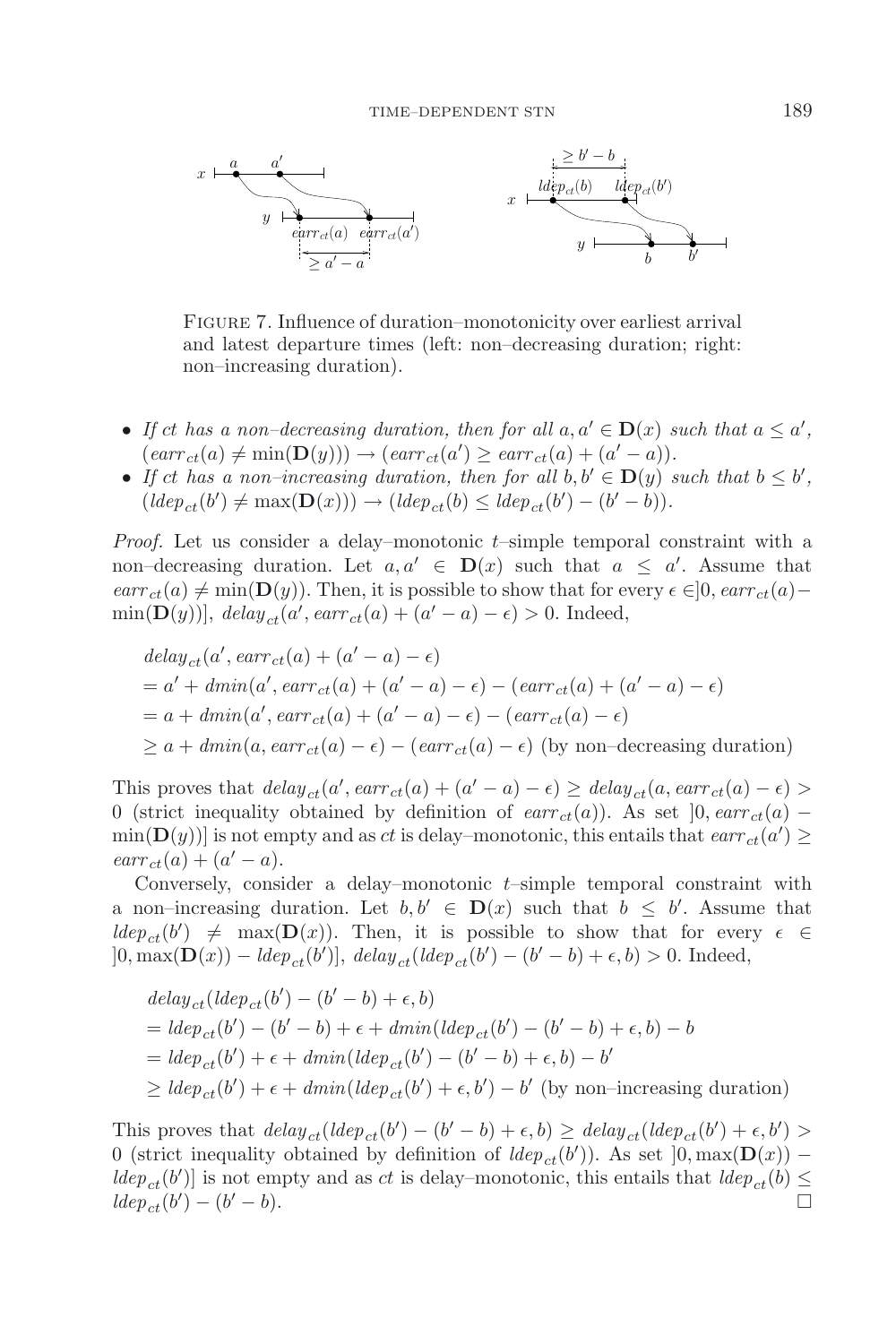<span id="page-17-0"></span>**Proposition 5.5.** *Consider a TSTN and a propagation cycle over min values (resp. max values). If all constraints involved in the cycle are delay–monotonic and have a non–decreasing duration (resp. a non–increasing duration), then the TSTN is inconsistent.*

*Proof.* Assume that propagation cycle  $x_1 \to x_2 \to \ldots \to x_n \to x_1$  is detected for min bounds, following the revision of a constraint linking  $x_n$  and  $x_1$ . Let  $\delta > 0$  be the increase in the min bound of  $x_1$  following this last constraint revision. Non– decreasing durations guarantee that if the cycle is traversed again, the min bounds of  $x_2, \ldots, x_n$  will be increased again by at least  $\delta$ , thanks to Proposition [5.4.](#page-15-1) After a sufficient number of cycle traversals, the domain of one variable of the cycle becomes empty. The proof is similar for a propagation cycle over max values. -

<span id="page-17-1"></span>**Proposition 5.6.** *For a TSTN such that all cycles of the distance graph involve only simple temporal constraints (and not* t*–simple ones), the existence of a propagation cycle implies inconsistency.*

*Proof.* Consider a TSTN such that all cycles of the distance graph involve only simple temporal constraints. Assume that a propagation cycle is detected. As a propagation cycle necessarily corresponds to a cycle in the distance graph, the propagation cycle detected contains only simple temporal constraints. As these constraints both have a non–decreasing and non–increasing duration, Proposi-tion [5.5](#page-17-0) allows inconsistency to be inferred.  $\Box$ 

In the agile satellite application which motivates this work, the minimum distance functions used are not necessarily non–decreasing or non–increasing, as can be seen in Figure [2,](#page-2-1) but Proposition [5.6](#page-17-1) applies for case studies considered. Note that checking the satisfaction of the condition given in Proposition [5.6](#page-17-1) is easy (linear in the number of variables and constraints).

The results provided can also be applied to time–dependent scheduling. Among minimum duration functions given in Table [1,](#page-8-0) the ones in rows 1, 3, and 4 are non–decreasing, and the detection of a propagation cycle for min values implies inconsistency; the ones in rows 2 and 5 are non–increasing, and the detection of a propagation cycle for max values implies inconsistency.

If the sufficient condition given in Proposition [5.6](#page-17-1) is not satisfied, several options can be considered:

- 1. first, it is possible not to consider constraints with a decreasing duration (resp. increasing duration) in propagation chains for min values (resp. for max values); this approach is correct but may lose time in propagation cycles;
- 2. second, it is possible not to consider constraints with a decreasing duration (resp. increasing duration) in propagation chains for min values (resp. for max values), as in the first point, but to stop propagating constraints when some time–limit or some precision is reached; the price to pay is then that inconsistency may not be detected;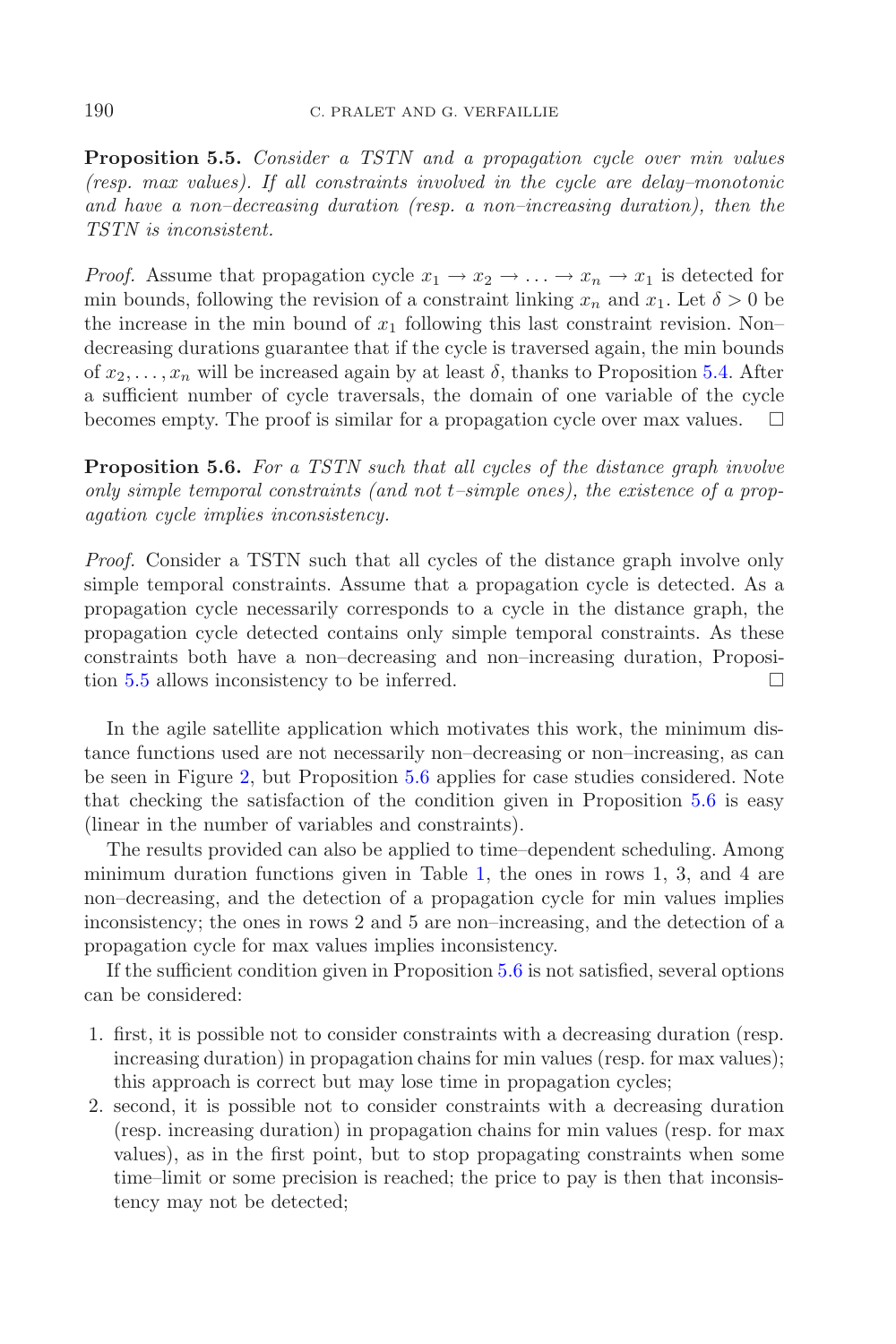3. a third option is to consider a TSTN as inconsistent as soon as a propagation cycle is detected, even if it contains constraints whose minimum distance functions do not have the right theoretical properties; this may be incorrect in the sense that it may wrongly conclude to inconsistency.

In terms of implementation, we perform on the fly detection of propagation cycles based on an efficient data structure introduced in [\[2\]](#page-24-18). The latter is used for maintaining a topological order of nodes in the graphs of propagation of min and max bounds. When no topological order exists, the graph contains a cycle.

### 5.3. Complexity

Proposition [5.7](#page-18-0) generalizes polynomial complexity results available on STN to TSTN, and therefore to time–dependent scheduling. It gives conditions allowing bound arc–consistency to be established using a polynomial number of constraint revisions. Let us emphasize that it does not give conditions allowing such a consistency property to be established in *polytime*. The distinction between number of revisions and time is due to the fact that very few assumptions are made on the kind of *dmin* functions considered. In particular, *dmin* functions can be hard to compute.

<span id="page-18-0"></span>**Proposition 5.7.** *Given a TSTN* (V,C)*, if the existence of a propagation cycle implies inconsistency, then the algorithm using Rules [7–8](#page-9-0) for propagation, plus a FIFO ordering on the propagation queue and a propagation cycle detection, establishes bound arc–consistency in* O(|V ||C|) *constraint revisions (bound independent of the size of the variable domains).*

*Proof.* Similar to the result stating that the number of arc revisions in the Bellman-Ford's FIFO label-correcting algorithm is  $O(|V||C|)$ .

#### 5.4. Constraint depropagation for dynamic TSTN

Constraint propagation techniques are directly able to handle constraint addition or constraint strengthening. As for constraint removal or constraint weakening, constraint depropagation strategies defined in [\[25](#page-25-1)] for STN can be directly reused. These strategies allow min and max bounds of temporal variables to be recomputed at minimum cost. They avoid reinitializing all variable domains and repropagating all constraints from scratch when a constraint is removed or weakened. The basic idea is to use propagation chains in order to determine which variable domains must be reinitialized and which constraints need to be revised. More precisely, when a constraint  $y - x \geq \text{dmin}(x, y)$  is removed or weakened, if this constraint is active with regard to the min bound of y (resp. the max bound of  $x$ ), then the min bound of y (resp. the max bound of x) is reinitialized to the value it had before any propagation. This reinitialization may trigger other reinitializations. TSTN constraints of the form  $y - z \geq dmin(z, y)$  (resp.  $z - x \geq dmin(x, z)$ ) are then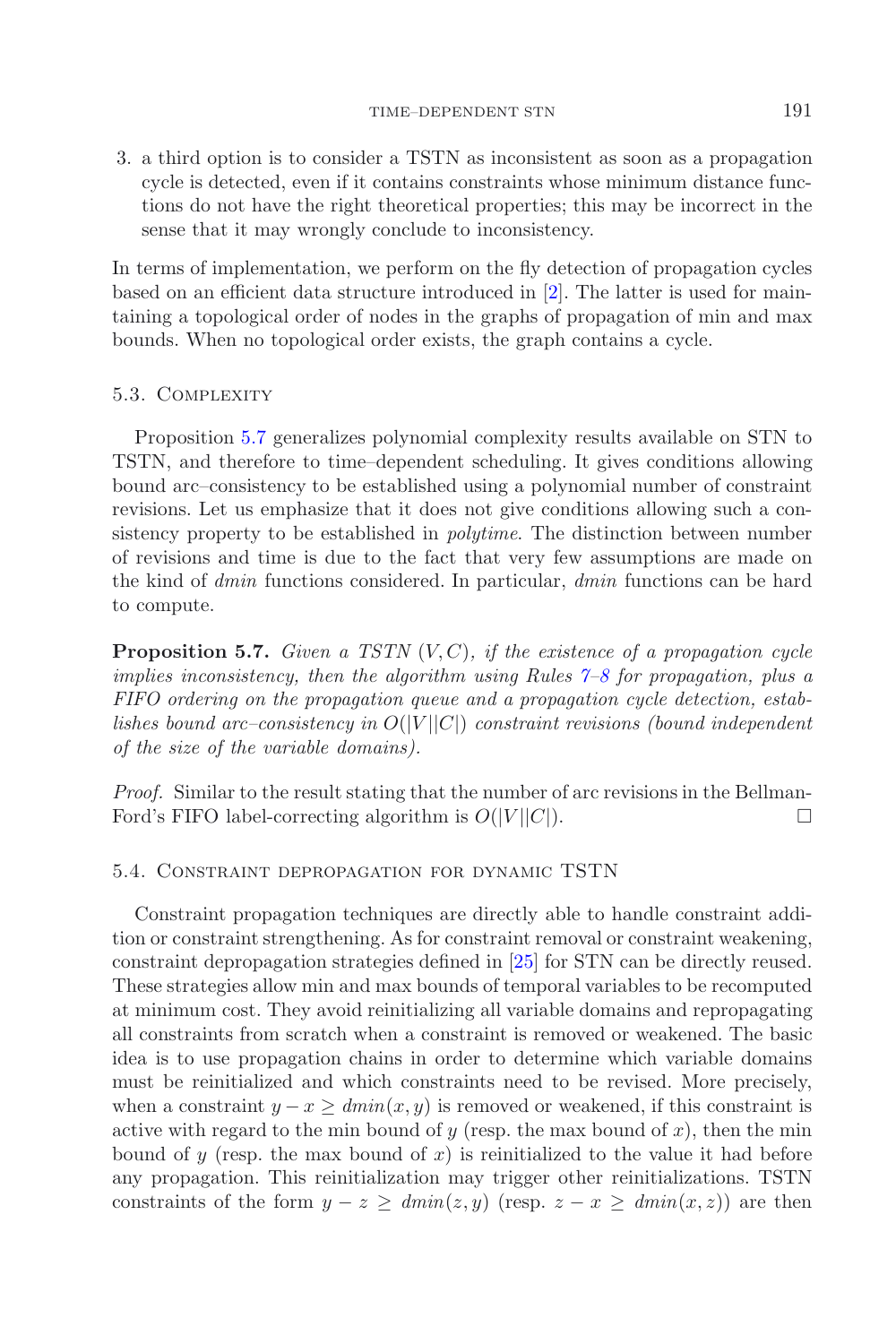added to the list of constraints to be revised from the point of view of min bounds (resp. max bounds).

The only difference when compared to standard STN techniques is the use of lists of constraints to be revised instead of lists of variables. This allows constraint depropagation to be slightly less costly: on the example of reinitialization of the min bound of  $y$ , the standard STN version would add to the list of variables to be propagated every variable z linked to y by some constraint  $y - z \geq dmin(z, y)$ , and doing so would repropagate in the end all constraints of the form  $u - z$  $dmin(z, u)$ , even those with  $u \neq y$ .

#### 5.5. Constraint revision ordering

A last technique is used for minimizing the number of constraint revisions. This can be particularly useful for TSTN, for which revising one constraint can be significantly more costly than for STN. The proposed approach extends a technique developed for STN<sup>−</sup> [\[13\]](#page-24-11), a sub-class of STN in which every constraint must be rewritable as  $y - x > c$  with  $c > 0$ . The idea consists in building the strongly connected components of the distance graph, in ordering them in topological order, and in using this order to determine which constraint to propagate first. We first recall definitions concerning strongly connected components.

<span id="page-19-0"></span>**Definition 5.8.** Let  $G = (V, A)$  be a directed graph with V the set of nodes and A the set of arcs. A *Strongly Connected Component* (SCC) of G is a maximum sub-graph  $G'$  of G such that there exists in  $G'$  a path from every node to every other node.

The DAG (*Directed Acyclic Graph*) of SCCs of G is the directed graph whose nodes are the SCCs of G and which contains an arc from SCC  $c_1$  to SCC  $c_2$  iff there exists in G an arc from one of the nodes of  $c_1$  to one of the nodes of  $c_2$ .

A topological order of SCCs is an order  $\preceq$  where each SCC c is put strictly after each of its parents c' in the DAG of SCCs (c'  $\prec$  c). Given a node x in graph G,  $scc(x)$  denotes the unique SCC of G that contains x.

Propagating temporal constraints following a topological order of SCCs in the distance graph boils down to using the fact that solving shortest path problems is easier for acyclic graphs than for arbitrary graphs. To apply this result, constraints to be propagated are ordered according to a topological order of SCCs. More precisely, concerning the propagation of min bounds, we propagate first constraints  $y - x \geq dmin(x, y)$  such that  $scc(y)$  is maximum in the order of SCCs and, in case of equality, we propagate first constraints such that  $\operatorname{sec}(x) \neq \operatorname{sec}(y)$ , to postpone as much as possible the propagation of "internal" constraints in an SCC. To break remaining ties, a FIFO ordering strategy is used. Concerning the propagation of max bounds, constraints are ordered by increasing  $\sec(x)$  and, in case of equality, we propagate first constraints such that  $\operatorname{scc}(y) \neq \operatorname{scc}(x)$ , and break remaining ties using a FIFO ordering strategy. In the example of Figure [4,](#page-7-0) SCCs are represented as dotted boxes. A bad propagation order for min bounds would consist in propagating first the constraint between  $sa_2$  and  $ea_1$ , and then the constraint between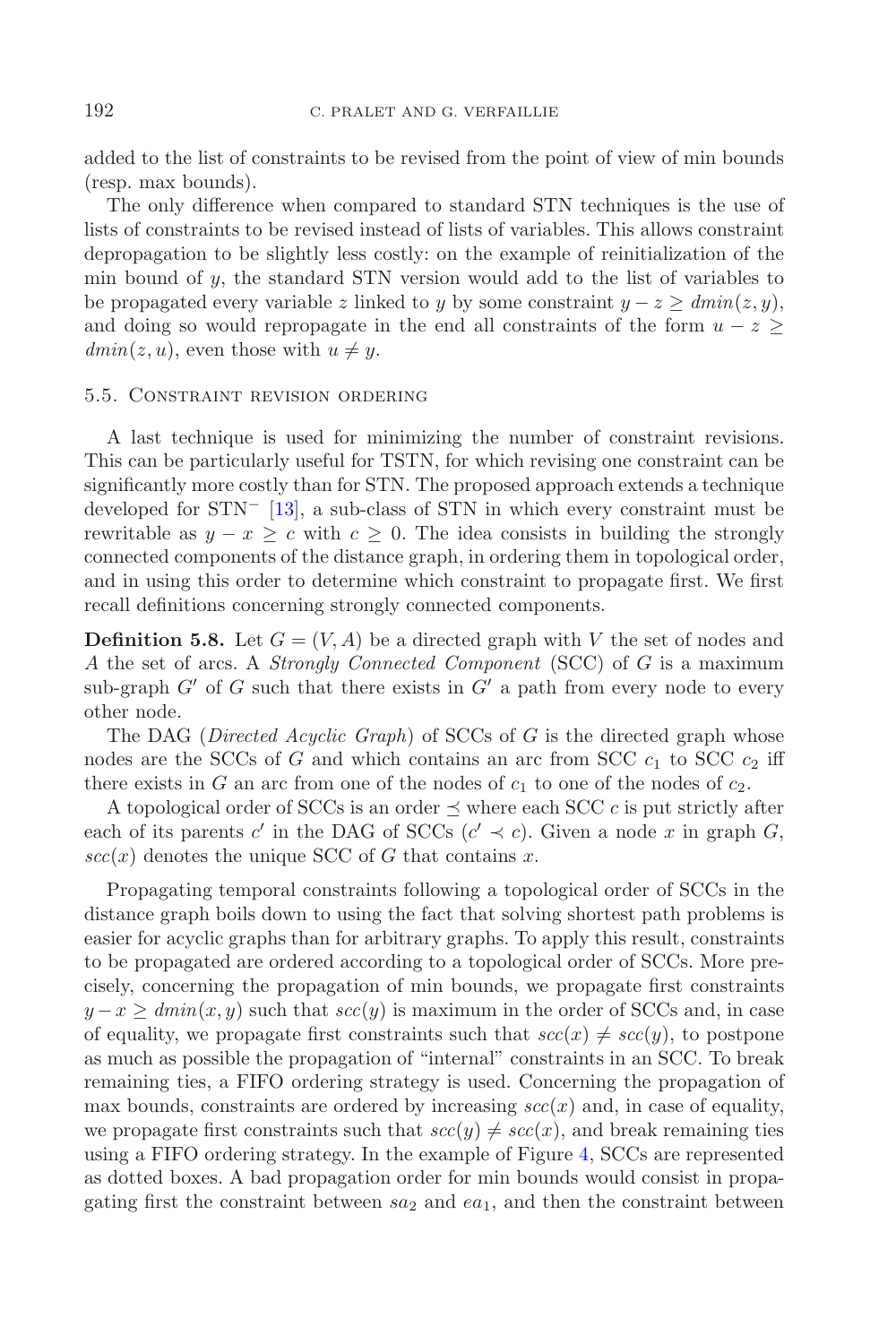<span id="page-20-1"></span>

FIGURE 8. Distance graph without (a) and with (b) a reference temporal position  $x_0$ , and associated SCCs (dotted boxes).

 $sa<sub>1</sub>$  and  $ea<sub>3</sub>$ . A good order, consistent with the order of SCCs, would consist in using the opposite strategy.

Compared to the way SCCs are used in [\[13\]](#page-24-11) for STN−, the method we propose is adapted not only to general STN, but also to TSTN. In terms of implementation, in order to avoid recomputing the DAG of SCCs from scratch after each constraint addition or removal, we use recent algorithms proposed for maintaining SCCs in a dynamic graph [\[14](#page-24-19), [24](#page-25-4)].

#### 5.6. Specific management of unary constraints

In the constraint propagation mechanism used, unary constraints  $x \leq c$  and  $x \geq c$  are actually revised first because their revision is easy. We give another argument in favor of handling such constraints separately.

Consider *n* temporal variables  $x_1, \ldots, x_n$  of domain [0, 1], *n* unary domain constraints  $\forall i \in [1..n], x_i \in [0,1],$  and  $n-1$  t-simple temporal constraints  $\forall i \in [1..n-1], x_{i+1} - x_i \geq 1/n$ . The associated distance graph without unary constraints is given in Figure [8a](#page-20-1). It contains one SCC per variable  $x_i$ . Following the order of SCCs, once unary constraints are revised, min bounds of variables are computed in  $n-1$  constraint revisions (one left-right traversal of the chain defined by SCCs), as well as max bounds (one right–left traversal of the chain defined by SCCs).

If a global reference temporal position  $x_0$  of domain [0,0] is introduced, unary domain constraints  $x_i \geq 0$  and  $x_i \leq 1$  are transformed into  $x_i - x_0 \geq 0$  and  $x_0 - x_i \geq -1$  respectively. The distance graph obtained is given in Figure [8b](#page-20-1). It contains a unique SCC. With a FIFO management of the propagation queue, it can be shown that in the worst case, a quadratic number of constraint revisions is performed to compute min and max bounds of variables (propagation in the order opposite to the order defined by SCCs of Fig. [8a](#page-20-1)). By handling unary constraints specifically, we avoid considering them in the distance graph, and doing so they do not hide the real structure of the problem.

### 6. Experiments

<span id="page-20-0"></span>All techniques presented in Section [5](#page-13-0) (constraint propagation, propagation cycle detection, constraint depropagation, SCC ordering, specific management of unary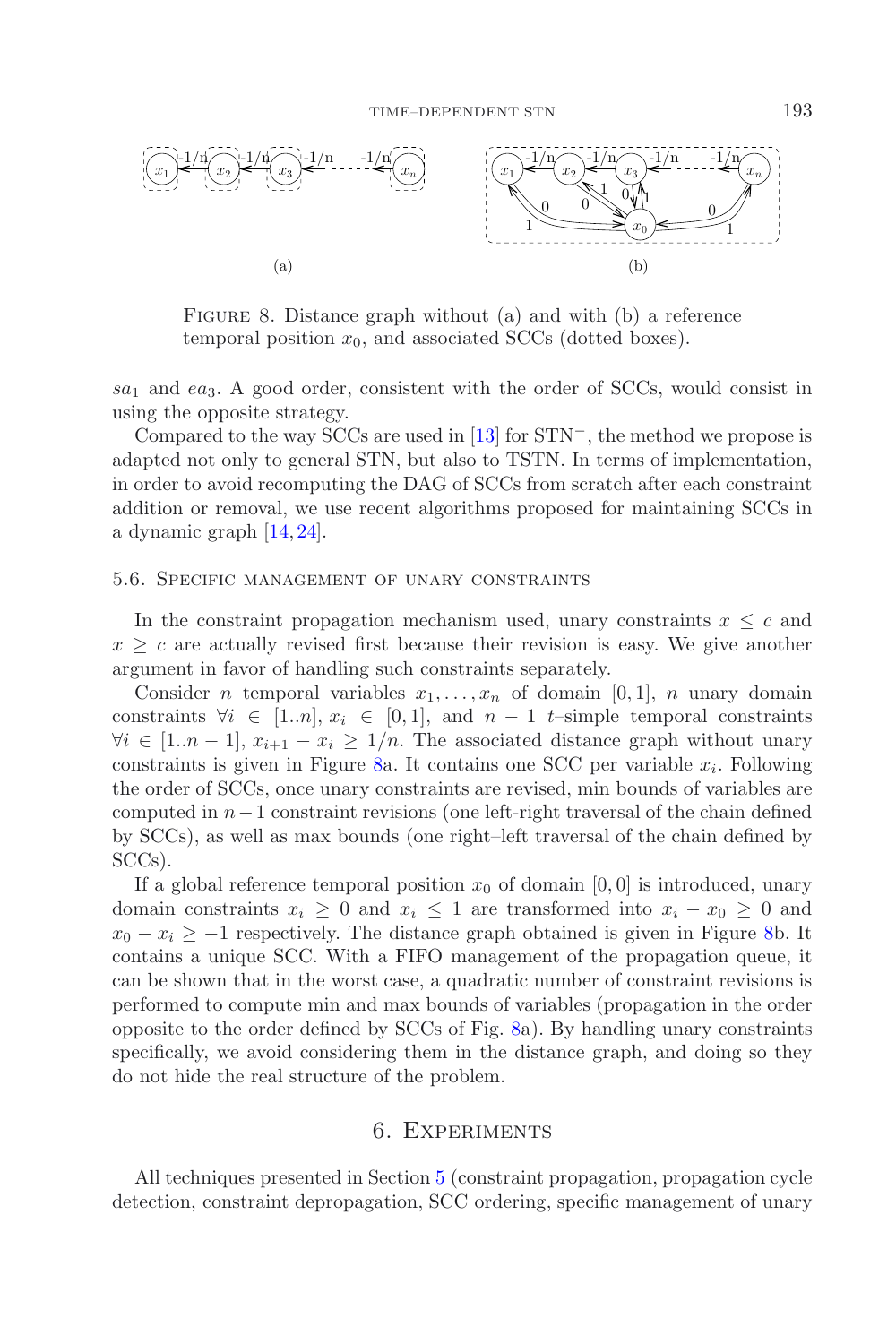constraints) are integrated and simultaneously used in a scheduling tool based on local search. The local search aspect entails that doing/undoing a local move is fast, similarly to constraint-based local search tools Comet [\[16\]](#page-24-20) and LocalSolver [\[3](#page-24-21)]. Our STN/TSTN solver is implemented in Java. Results are obtained on an Intel i5-520 1.2 GHz, 4GBRAM.

Experiments not detailed here were first performed on STN obtained from scheduling problems of the SMT-LIB. The objective was to evaluate the propagation heuristics based on a topological ordering of the SCCs. This heuristics appears to be a robust strategy, which significantly decreases the number of constraint revisions on some problems. More precisely, for consistent STN, the SCC heuristics is always at least as good as a pure FIFO heuristics, but for inconsistent STN, it is not always the fastest strategy for proving inconsistency.

We detail below experiments realized on TSTN in the context of agile satellites. Even if the TSTN approach is not deployed and actually used for satellites, the scenario considered is realistic in terms of acquisitions to be performed. More precisely, the problem considered here is a simple no overlapping constraint over an ordered sequence of n acquisitions  $acq_1 \rightarrow \ldots \rightarrow acq_n$ , with n varying between 5 and 13. These acquisitions correspond to ground strips located between the north of Spain and the north of France. The no–overlapping constraint between acquisitions can be written as a set of  $t$ –simple temporal constraints of the form  $s_{i+1} - e_i \geq \min{AttTransTime}(Eatt_i(e_i), Satt_{i+1}(s_{i+1}))$  with, for an acquisition j,  $s_j/e_j$  the start/end time of this acquisition, and  $Satt_j(t)/Eatt_j(t)$  the attitudes required to start/end j at time t. In addition, simple temporal constraints are used to define the constant duration of each acquisition.

Two methods are compared: (1) a TSTN approach in which exact transition times between acquisitions are used, and (2) an STN approach in which upper bounds on transition times are pre–computed, by sampling on the different possible start times of the transitions. The schedule obtained in both cases is flexible in the sense that the domains of values after propagation over STN/TSTN are generally not reduced to singletons. The criterion considered for comparing the two approaches is the mean temporal flexibility  $m t f = \frac{1}{|V|} \sum_{x \in V} (max(x) - min(x)),$ measured as the mean, over all temporal variables  $x \in V$ , of the difference between the latest and earliest possible times associated with  $x$ . Such a flexibility is important in practice to offer as much freedom as possible concerning the choice of an angle of acquisition of ground strips, which influences image quality.

Three scenarios are considered. In the first one, acquisitions correspond to strips of length about 80 km, to be observed with a scanning direction of 0 degrees (angle between the trace of the satellite on the ground and the direction in which the strip must be scanned). Figure [9a](#page-22-0) shows that in this case, the temporal flexibility obtained with TSTN only slightly improves on the flexibility obtained with STN. The reason is that if all acquisitions are realized with a scanning direction of 0 degrees, the minimum transition times between acquisitions are almost independent of the triggering time of transitions: they are only time–dependent when the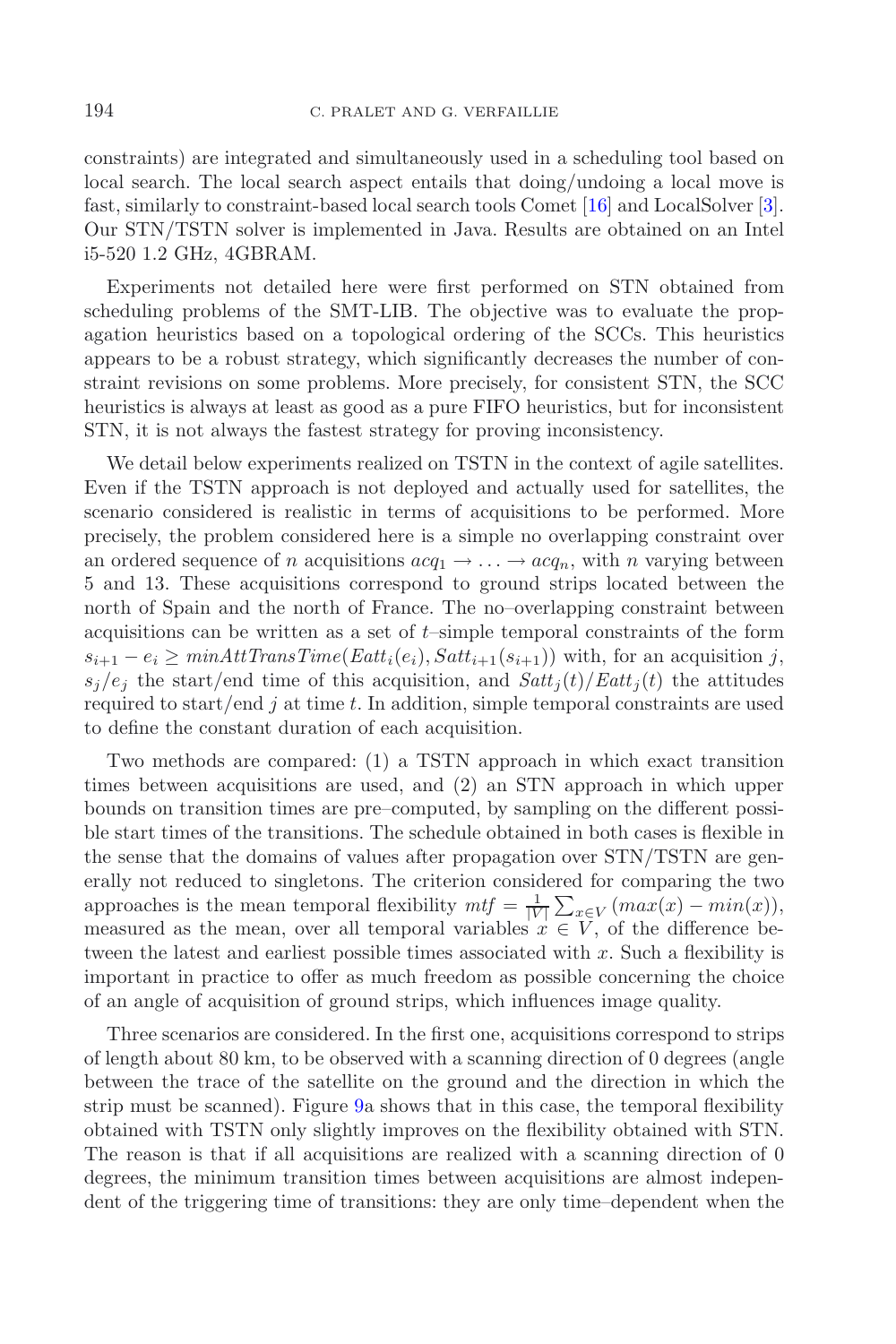

<span id="page-22-0"></span>FIGURE 9. Comparison of temporal flexibilities, in seconds, obtained with precomputed upper bound on transition times (flexSTN) and with exact transition times (flexTSTN).

rotation around the pitch axis is the most constraining from a temporal point of view, compared to the rotation around the roll axis.

In the second scenario, the scanning direction becomes 30 degrees. Figure [9b](#page-22-0) shows that the temporal flexibility obtained with TSTN is better than with STN (improvement of about 20 seconds in flexibility), and that the flexibility gap between STN and TSTN increases with the number of scheduled acquisitions.

In the third and last scenario, the length of the strips considered becomes approximately 40 km, and the scanning direction is chosen at random for each strip. In this case, Figure [9c](#page-22-0) shows that the STN approach only allows sequences of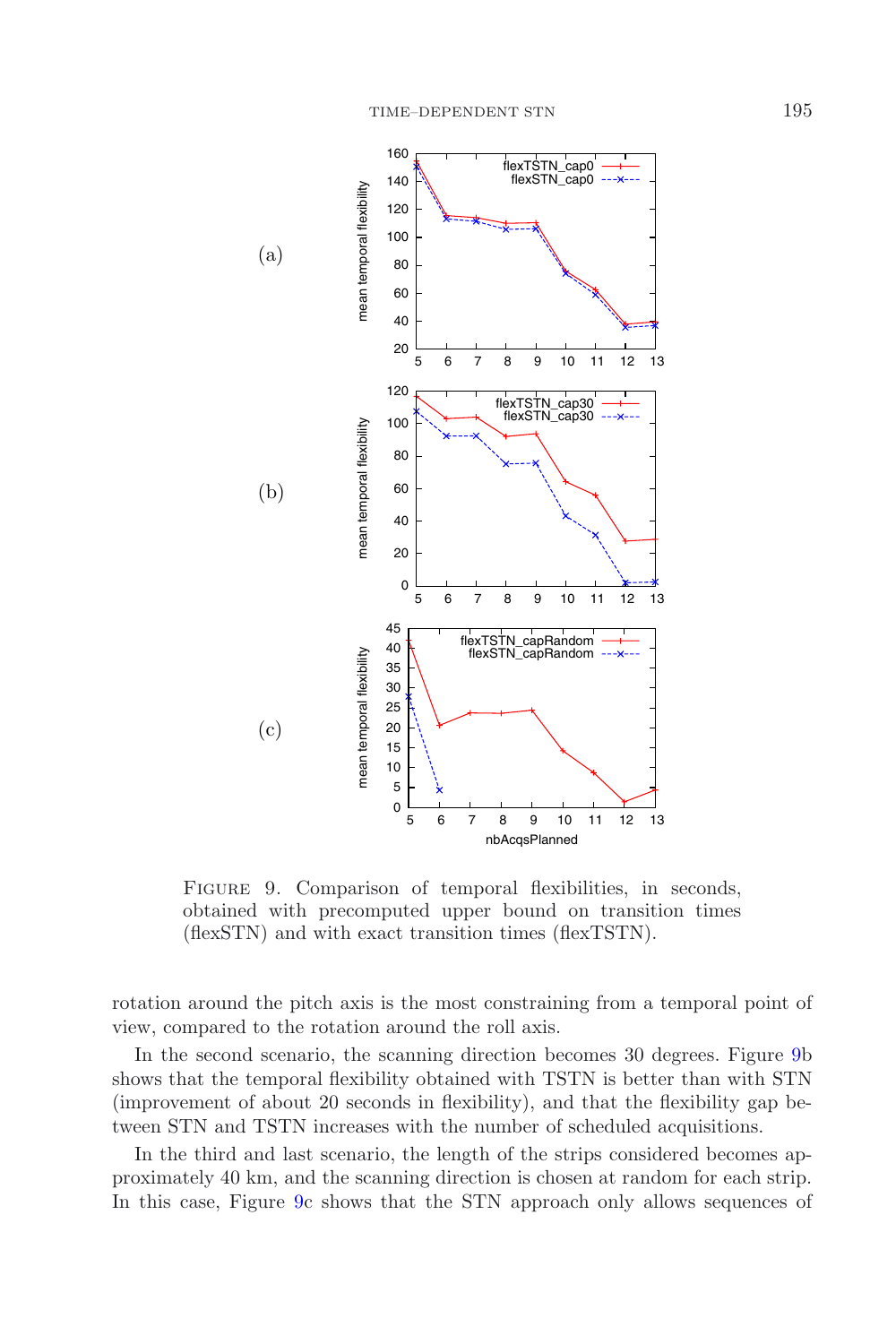length 5 and 6 to be scheduled. It concludes to an inconsistency of the problem for  $n \geq 7$ . On the other hand, the TSTN approach schedules all 13 acquisitions considered. One reason explaining these results is that the more distinct the scanning directions are, the more the minimum transition times between acquisitions depend on the triggering time of the transitions. The possibility to have distinct scanning directions is important in practice. It indeed allows acquisitions defined as polygons to be split into strips whose orientation can be freely chosen, which can reduce the number of strips to be scanned.

To give an idea of computation times, for 13 acquisitions added one by one to the current schedule, a precision of one second on dates, and a maximum number of iterations equal to  $10^4$  for computing *firstNeg* and *lastNeg*, the TSTN approach takes about 2 ms per acquisition addition. With STN, the computation time is less than 0.1 ms per addition. For precisions of  $10^{-1}$ ,  $10^{-2}$ , and  $10^{-3}$  s on dates, computation times with TSTN respectively become 3 ms, 12 ms, and 66 ms per addition. A typical technique can consist in first searching for schedules with a fast coarse-grained approach, before using a finer precision.

In practice, satellite acquisitions may have to be planned over a full-day period, and plans obtained may contain several hundreds of acquisitions. The latter are chosen from a larger set of candidate acquisitions submitted by end–users. Experiments on such real test case scenarios remain to be done.

# 7. Conclusion

This paper introduced TSTN, their properties, resolution techniques, and their application to agile satellites. It showed that some standard STN properties can be generalized to TSTN, whereas others cannot, especially concerning global consistency issues or detection of propagation cycles. Compared to time–dependent scheduling, one specificity of TSTN is that they use a minimum distance function  $dmin(x, y)$  depending on both the start time of the transition  $(x)$  and the end time of the transition  $(y)$ . This can be useful in any problem in which transitions must be made between the tracking of two moving targets whose trajectories are completely known in advance. For agile satellites, targets correspond to points at the Earth surface, and point trajectories can be fully determined thanks to laws of orbital mechanics. Models previously proposed in time–dependent scheduling do not cover such problems.

For future work directions, it would be interesting to combine TSTN with optimization. Indeed, in the space domain and in other domains as well, the quality of an acquisition usually depends on the angle between the pointing direction of the observation instrument and the area to be acquired. For optical observation satellites, the optimal angle corresponds to an acquisition at the vertical of the satellite (at the *nadir* ). For other kinds of satellites, the optimal angle may correspond to an acquisition at the *astronomical horizon*, *i.e.* when the satellite pointing direction is perpendicular to the zenith-nadir axis for the target. In any case, in order to handle such problems and assign temporal variables to good quality values,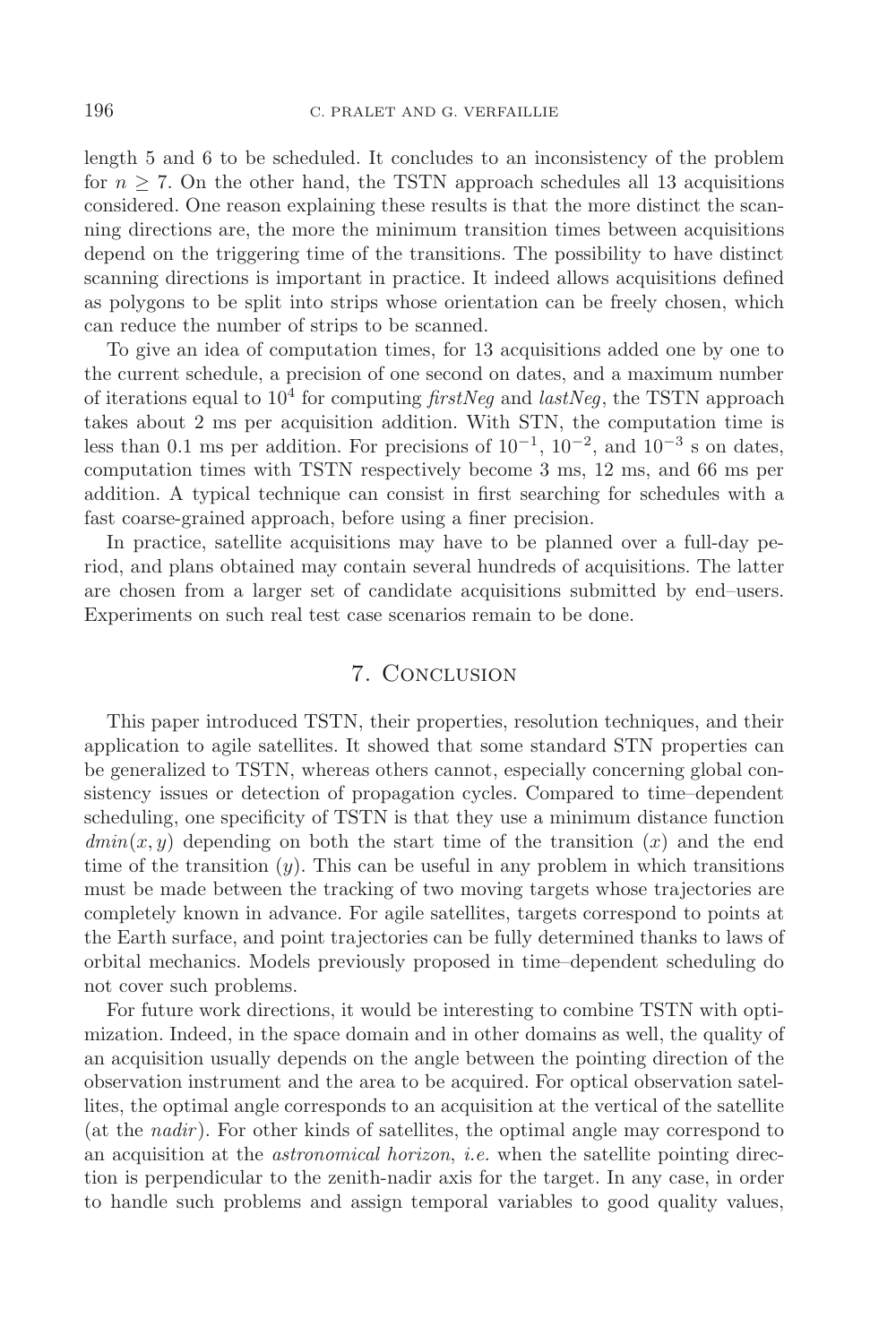it would be interesting for instance to try and reuse works combining STN and linear objective functions [\[19](#page-24-22)]. Moreover, in a context where the memory size of an acquisition is not fully known in advance, especially due to non–deterministic ratio for image compression, the duration of data downloads is actually uncertain. Techniques for facing this uncertainty, such as those available on STN with uncertainties (STNU [\[27\]](#page-25-5)), should therefore also be designed.

### **REFERENCES**

- <span id="page-24-7"></span>[1] R. Bellman, On a routing problem. *Quart. Appl. Math.* **16** (1958) 87–90.
- <span id="page-24-18"></span>[2] M. Bender, R. Cole, E. Demaine, M. Farach-Colton and J. Zito, Two simplified algorithms for maintaining order in a list, in *Proc. of ESA-02* (2002) 152–164.
- <span id="page-24-21"></span>[3] T. Benoist, B. Estellon, F. Gardi, R. Megel and K. Nouioua, LocalSolver 1.x: a black-box local-search solver for 0-1 programming. *4OR: A Quart. J. Oper. Res.* **9** (2011) 299–316.
- <span id="page-24-9"></span>[4] R. Cervoni, A. Cesta and A. Oddi, Managing dynamic temporal constraint networks. in *Proc. of AIPS-94* (1994) 13–18.
- <span id="page-24-10"></span>[5] A. Cesta and A. Oddi, Gaining efficiency and flexibility in the simple temporal problem. in *Proc. TIME-96* (1996) 45–50.
- <span id="page-24-1"></span>[6] Challenge ROADEF-03. *Handling the mission of Earth observation satellites* (2003). <http://challenge.roadef.org/2003/fr/>.
- <span id="page-24-3"></span>[7] T. Cheng, Q. Ding and B. Lin, A concise survey of scheduling with time-dependent processing times. *Eur. J. Oper. Res.* (2004) **152** 1–13.
- <span id="page-24-17"></span>[8] P. Codognet and D. Diaz, Compiling constraints in clp(FD). *J. Logic Program.* **27** (1996) 185–226.
- [9] R. Dechter, I. Meiri and J. Pearl, Temporal constraint networks. *Artif. Intell.* **49** (1991) 61–95.
- <span id="page-24-0"></span>[10] R.W. Floyd, Algorithm 97: shortest path. *Commun. ACM* **5** (1962) 345.
- <span id="page-24-12"></span><span id="page-24-8"></span><span id="page-24-4"></span>[11] L.R. Ford and D.R. Fulkerson, *Flows in networks*. Princeton University Press (1962).
- [12] S. Gawiejnowicz, *Time-dependent scheduling*. Springer (2008).
- <span id="page-24-11"></span>[13] A. Gerevini, A. Perini and F. Ricci, Incremental algorithms for managing temporal constraints, in *Proc. of ICTAI-96* (1996) 360–365.
- <span id="page-24-19"></span>[14] B. Haeupler, T. Kavitha, R. Mathew, S. Sen and R. Tarjan, Incremental cycle detection, topological ordering, and strong component maintenance. *ACM Trans. Algorithms* **8** (2012).
- <span id="page-24-16"></span>[15] P. Van Hentenryck, Y. Deville and C. Teng, A generic arc-consistency algorithm and its specializations. *Artif. Intell.* **57** (1992) 291–321.
- <span id="page-24-20"></span>[16] P. Van Hentenryck and L. Michel, *Constraint-based local search*. The MIT Press (2005).
- <span id="page-24-2"></span>[17] M. Lemaître, G. Verfaillie, F. Jouhaud, J.-M. Lachiver and N. Bataille, Selecting and scheduling observations of agile satellites. *Aerospace Science and Technology* **6** (2002) 367–381.
- <span id="page-24-15"></span>[18] U. Montanari, Networks of constraints: fundamental properties and applications to picture processing. *Inf. Sci.* **7** (1974) 95–132.
- <span id="page-24-22"></span>[19] P. Morris, R. Morris, L. Khatib, S. Ramakrishnan and A. Bachmann, Strategies for global optimization of temporal preferences, in *Proc. of CP-04* (2004) 408–422. Springer.
- <span id="page-24-13"></span>[20] L. Planken, M. de Weerdt and R. van der Krogt, P3C: a new algorithm for the simple temporal problem, in *Proc. of ICAPS-08* (2008) 256–263.
- <span id="page-24-14"></span>[21] L. Planken, M. de Weerdt and N. Yorke-Smith, Incrementally solving STNs by enforcing partial path consistency, in *Proc. of ICAPS-10* (2010) 129–136.
- <span id="page-24-5"></span>[22] C. Pralet and G. Verfaillie, Réseaux temporels simples étendus. Application à la gestion de satellites agiles, in *Proc. of JFPC-12* (2012) 264–273.
- <span id="page-24-6"></span>[23] C. Pralet and G. Verfaillie, Time-dependent simple temporal networks, in *Proc. of CP-12* (2012) 608–623.